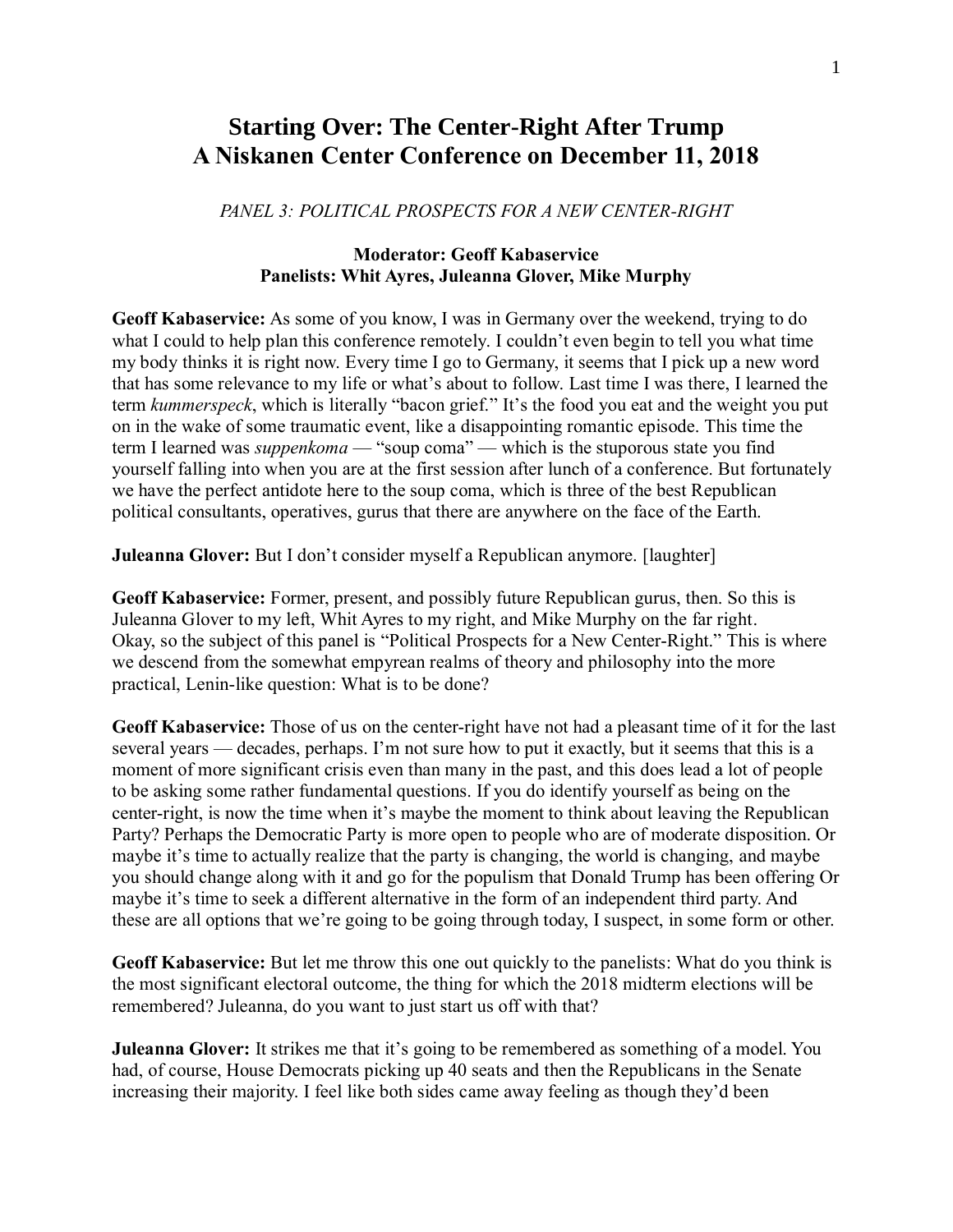validated in some way, shape, or form. So I'm not entirely sure that there were a lot of lessons out of this election. But I'd be curious to see what Whit and Mike think.

**Whit Ayres:** The main takeaway I have from the 2018 election is that the results reinforced and accelerated the patterns we saw in 2016. You saw rural and small-town areas becoming even more strongly Republican. At the same time, you saw the suburban areas which shocked us in 2016 becoming even more Democrat. Back when Mike Murphy and I first met in 1992, during a general election runoff in Georgia for Paul Coverdell — which we won by the way — you built Georgia's statewide victories on large Republican leads in the two huge suburban counties outside of Atlanta, Cobb and Gwinnett, to the northwest and northeast of Atlanta. Imagine my surprise when I was going over the 2016 election results and realized that Hillary Clinton had won the two largest and formerly most Republican counties in Georgia.

**Whit Ayres:** And that's exactly what's happened. My client was Karen Handel, who managed to win a special election in June of 2017 by four percentage points in that northern district of Atlanta, Georgia 6, a district that Tom Price had won by 23 points only six months before. And in 2018, she lost that district by one point. So what's happened from a Republican perspective is that we have traded large, fast-growing, vibrant, and more diverse suburban counties for smaller, slow-growing, more homogeneous rural counties. None of that is to denigrate the very real problems facing rural America, and they are real and need to be addressed. But from an analyst's perspective, from a consultant's perspective, it does not bode well for the long-term future if you're trading these large, fast-growing counties for smaller, slow-growing counties.

**Mike Murphy:** I totally agree. Matter of fact, I bring you greetings from the Republican bastion, now the Democratic bastion, of Orange County, California, where Democrats swept the congressional races in 2018. Elections are a battle between perception and reality. And I think that coming out of this election, the initial perception was that the president did OK because he won the TV show of election night, which we now treat like the Super Bowl. The media, because they're very obsessed with identity politics, followed a couple of big statewide contests: Georgia, Florida, and of course Beto/Jesus down in Texas. [chuckle] And they all lost.

**Mike Murphy:** And that looked like a win for Trump. So the psychology of the Republican Party did not respond appropriately to what really happened, which was a crushing defeat. It was not as bad as Obama's midterm defeat, but that doesn't mean it was good; it was the worst since the '74 Watergate wipeout. We lost, I think, nearly 400 state legislative seats. We lost control of the redistricting process in a bunch of places. We lost every level, essentially, in the Great Lakes states that elected the president. Those were the states where we had the special sauce to narrowly win the Electoral College. And most importantly, we lost a tremendous amount of political power right here in Washington, D.C. Losing the House is not trivial.

**Mike Murphy:** Whit is totally right about the realignment as well. It is a big deal when your party's base is the quickest shrinking demographic in the country, because basic compounding math gives you a very bad forward projection. So I feel, looking at these elections, a little bit like Keith Richards' doctor looking at an X-ray. If you look at the party, you're kind of amazed it was able to walk in the door today. It's still got some life yet, but I'm not going to lend a lot of money here unless we change it — which I guess is the purpose of this conference, to discuss those sort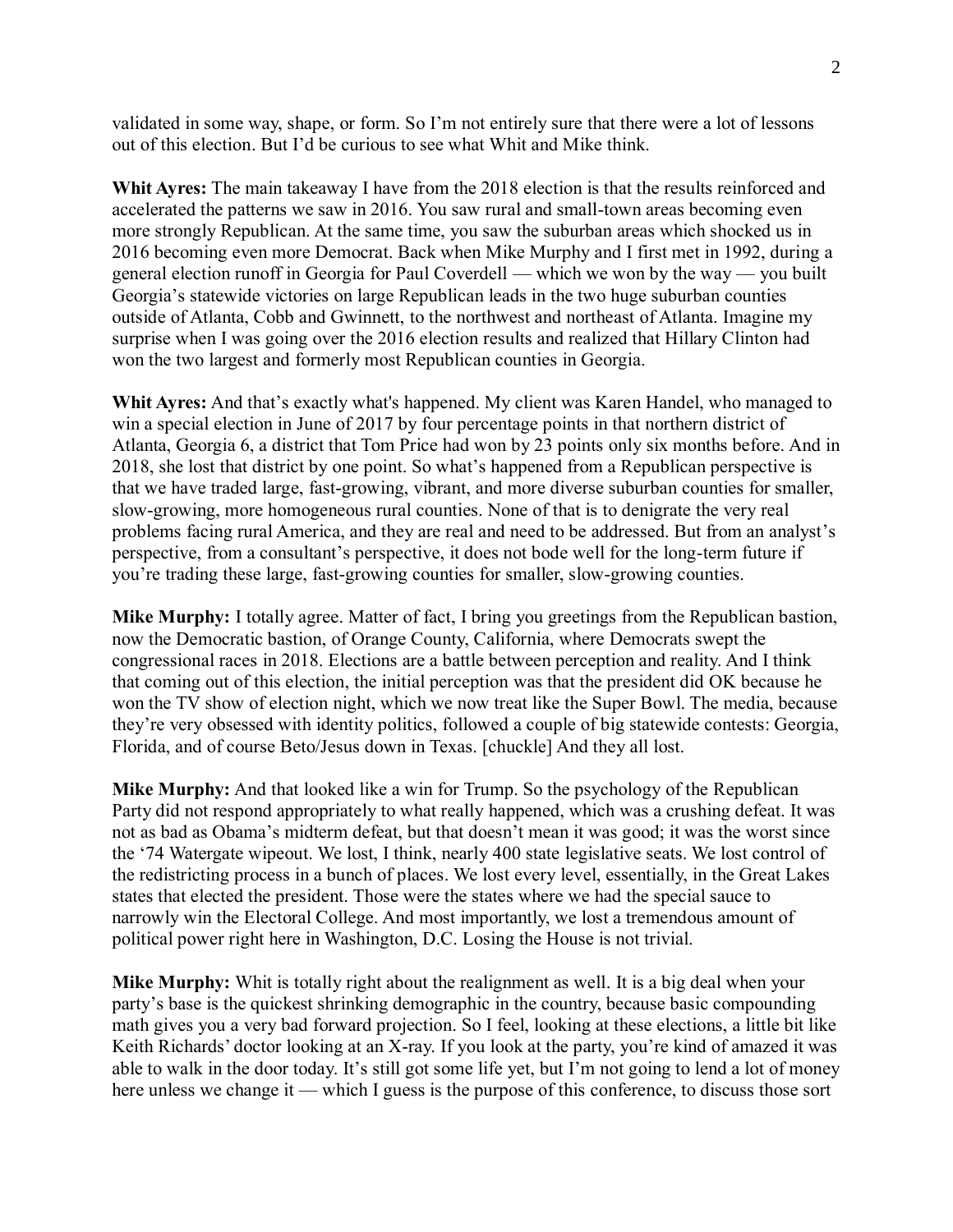of things.

**Geoff Kabaservice:** You know, Ron Brownstein, among others, has said that this was a realigning election, and that in fact what you're now seeing is really a stark bifurcation of not just geographic areas and cultural loyalties but also personal identities in some broader sense. What do you suppose accounted for the real loss among the suburbs that once used to vote Republican by steady margins?

**Whit Ayres:** That's fairly easy, Geoff. It used to be that there was a strong linkage between economic well-being and presidential popularity. We went into this election with one of the strongest economies of our lifetimes, with a major tax cut which helped to generate the strong economy, with significant deregulation which helped to generate the strong economy, and with (at that time) a record stock market. And it wasn't just economics. We had defeated ISIS, we had relative peace in the world. So a booming economy, peace and prosperity — and what did we run on? The dire threat of that caravan of desperate people 800 miles from our borders. Donald Trump is a nontraditional president, and Donald Trump has broken the traditional linkage between economic well-being and presidential job approval. People are evaluating this president based on his conduct and behavior in office, which the college-educated women, who tend to dominate the suburbs, found abhorrent. And I don't think it's any more complicated than that.

**Juleanna Glover:** It entirely has to do with Trump, and we are utterly indivisible from that phenomenon.

**Mike Murphy:** From a standard political calculation, the president was trying to lose. Because normally you have the biggest microphone in the free world as president of the United States, and you try to move the agenda to play to your strengths — in this case, the perception of the economy. Even in polling among people who don't like Trump, they gave him some credit for improving the economy. But instead of pushing the election to that, which is the sane, normal, last-50-years-of politics rulebook, the president through his narcissism has to make it about him and whatever reality show feud we're in, fueled by the daily Twitter news cycle. And so we did it, and we have a lot of former congressmen now. The question is, will we learn anything? Most presidents who have bad midterms adjust, but I believe Donald Trump is the atomic clock of being Donald Trump and there's no change there, which will compound our problems. But it's an open question I guess. I'm just not optimistic.

**Geoff Kabaservice:** If the Republican National Committee had a mad scientist division that after election day 2016 had swapped Mitt Romney's brain with Donald Trump's, would a finally-pivoting-toward-presidential-behavior Donald Trump, as head of the Republican Party, have overseen congressional losses in 2018? Or would there have been Republican gains if Trump had been a more conventional Republican president?

**Juleanna Glover:** You know, I feel as though this... Going back and rehashing what happened with the election and our ongoing obsession with Trump, I feel nauseous. I don't know about the rest of you all, but it's becoming super painful. As I'm sitting right here I can feel my phone pulsating and freaking out. I just posted a piece on *Politico* which is very, very forward looking. It argues that Joe Biden should learn from John McCain's regret over not picking Lieberman. He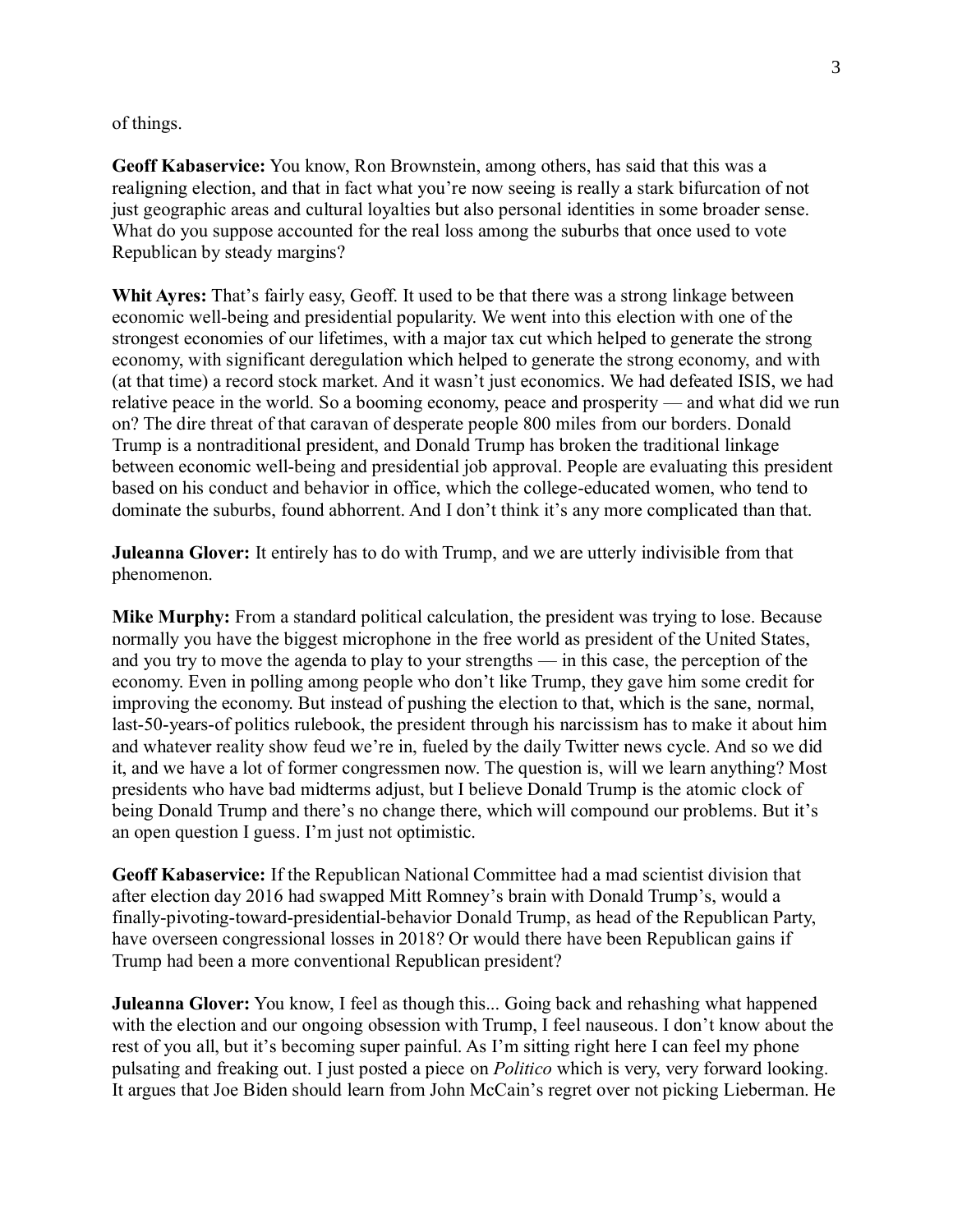should pick a Republican running-mate and run as a third-party candidate.

**Geoff Kabaservice:** *Politico*, which never gives authors their choice of their headlines, seems to have initially titled your piece "Biden-Romney 2020."

**Juleanna Glover:** They changed it.

**Geoff Kabaservice:** That's good.

**Juleanna Glover:** Basically, the title is, "Romney Should Run on a Unity Ticket and It Could Work." I go through exactly why it could work. But my coming to this position is because of utter frustration and being sick of getting screamed at by my teenage children who look at me and ask me what the hell I'm doing about the current political situation. Being in the car with them is exhausting because they turn on NPR and they just start these primal screams of outrage. I feel like that's a lot what Niskanen's about, too — it's trying to figure out what's in the future and understanding how we got here. Talking about the election is perfectly appropriate, but it's so hard and heartless and hopeless.

**Whit Ayres:** A fundamental challenge is adapting to a changing America. We clearly have a rapidly changing demographic situation, and we have a rapidly changing culture. I happen to believe that the country is still basically center-right in its outlook. I believe that the values that I grew up believing in as a Republican — of individual liberty, free enterprise, strong national defense, American exceptionalism, and strong families — know no ethnic boundaries. But it means you've got to adapt those values and that philosophy to a very different-looking America. We had an opportunity in 2016. I did Marco Rubio's presidential campaign and I took a picture of a panel down in Charleston with Marco Rubio (a Hispanic-American conservative), Nikki Haley (an Indian-American conservative), Tim Scott (an African-American conservative), and Trey Gowdy (a traditional Southern white guy conservative). They were all really conservative, but they presented a totally different picture of a Republican Party that is a much better fit for the America of today. But we didn't go that way. We went almost exactly the opposite way and ran against that new America. But our challenge remains what it was in 2016, which is to adapt a basic philosophy and outlook and set of values to a very different America.

**Mike Murphy:** I totally agree with Whit on this. We had a fork in the road in 2016, and the primary voters had to decide whether they were going to go with a modernized party and talk about things like income equality and update our appeal to the demography of the future, or whether we were going to do the death rattle and do grievance politics for old white guys. I'm an old white guy, but I can do math and there aren't enough of us anymore. And I'm not really mad about a lot of stuff. But anyway, grievance won. By the way, things come in twos; there's symmetry. Grievance had a lot of power in the Democratic Party. Bernie Sanders was a grievance candidate just like Trump, just of a very different flavor. But they're connected against the zeitgeist because real wages have been stagnant for so long. The American Dream is now a joke to most people.

**Mike Murphy:** And so when the party had a chance to try to lean forward, our primary voters decided instead to shrink the tribe and defend nostalgia and run a grievance campaign. Now the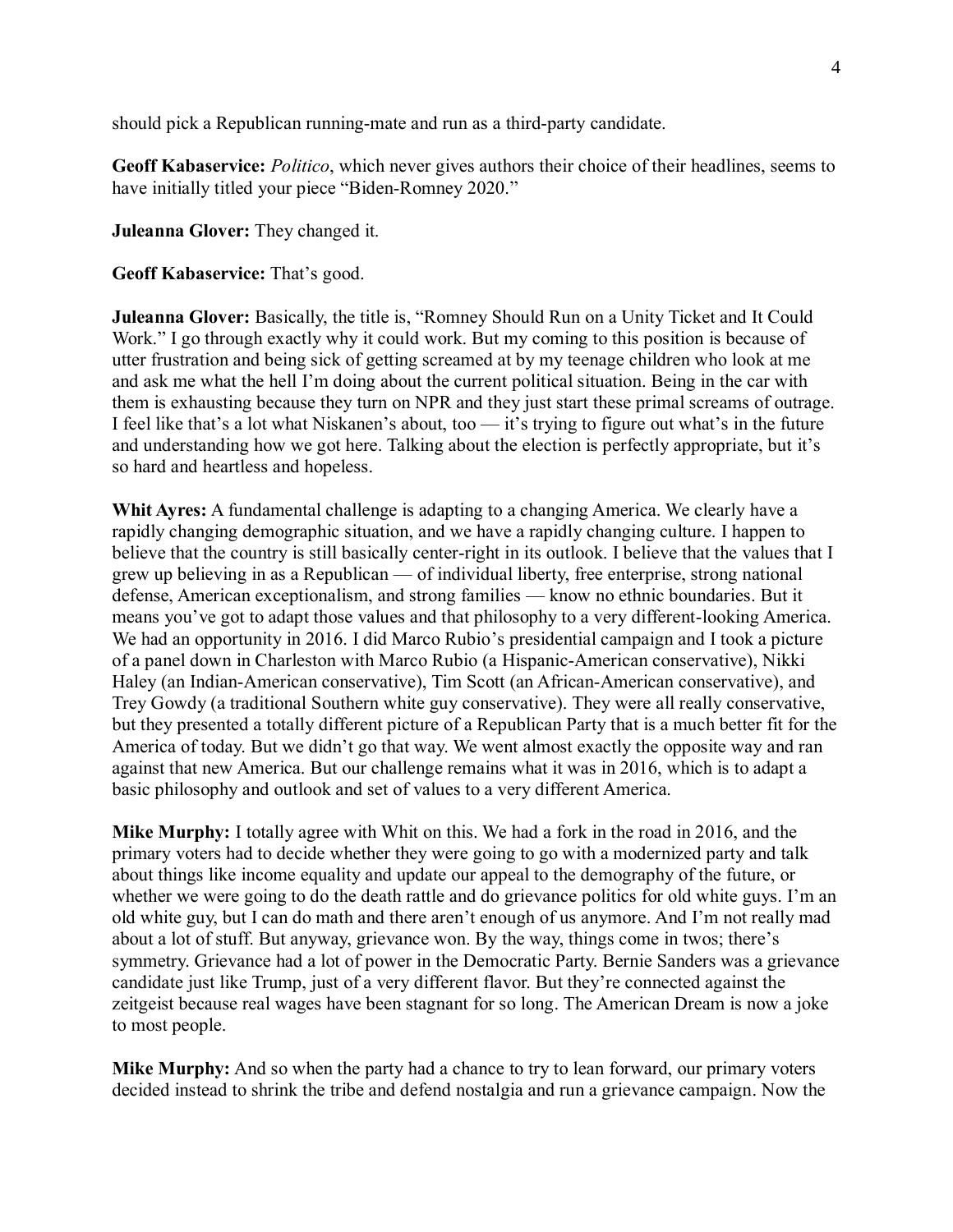problems were going to be people tunneling from Mexico to go on crime sprees and take your job, or canny Chinese trade negotiators outwitting the nitwits who work for us. I have a friend who was the U.S. trade negotiator, sub-Cabinet rank, for a long time. I won't play poker with the guy anymore; he's got three of my watches and an old car. It's all a fantasy. Nobody was more surprised by that argument than the Chinese. But, again, perception is reality and Trump was able to do that. So the hard work is to somehow move the party back to a modernized conservatism that will actually have some market appeal. And the saddest thing for me, as somebody who's been pounding on that drum for more than a decade, is the perception of this last election. Not to replay it too much, but it's important that it did not change the internal tribal vibe of the Party, at least far enough.

**Mike Murphy:** Now, maybe Pelosi slamming the gavel for a while and the president compounding his own problems will do that. But we really need a snap-out-of-it moment or we're going to conduct the experiment again and pay another huge political price. And believe me, in the age of Trump, we can see on a policy basis the danger of the populist right, not to mention tearing down institutions and frankly putting racism back in the middle of American politics. But there's bad stuff coming on the left, too. We could go from a lost decade of the right to a lost decade of the left if we're not careful. So this work is important. I hate to be such a downer, but we're in the middle of a slow-motion experiment here on how the party recognizes political failure, and it may take more than a little while to snap out.

**Geoff Kabaservice:** In 2013, the Republican Party leadership was reeling from having lost the presidential election the year before, and from having lost the majority of the popular vote in five out of six presidential elections. And so the chairman of the RNC, who ironically enough was Reince Priebus, commissioned the Republican Growth and Opportunity Project, which became more familiarly known as the autopsy report. And the autopsy report said that the Republican Party needed to change course. It needed to stop following such a hard ideological line that was alienating people. It needed to be more welcoming and accepting of minorities, of women, of gays and lesbians. And it just needed to be more of a big-tent party generally. Donald Trump took that autopsy report playbook and burned it, stomped on the ashes, and he won. But do the 2018 election results in any way represent a vindication of the autopsy report's conclusions?

**Whit Ayres:** I think the autopsy report was dead on the money. I wrote a policy book following it...

**Geoff Kabaservice:** *2016 and Beyond: How Republicans Can Elect a President in the New America.*

**Whit Ayres:** I made a policy argument around the basic structure of the autopsy report. No one has repealed the demographic trends going on in this country. You're going to, at some point, have to adapt. Now, we have an institutional defense in the wonderful system that was set up in our Constitution, where you have those smaller rural states that have as much representation as the larger urban states. That's something of a defense. But eventually those trends are going to come to the fore. A lot of what happened in 2016 was an establishment/anti-establishment thing, which we talked about in earlier panels. We did a survey of Republican primary voters nationally for the Rubio campaign in September of 2015 and asked, "What kind of Republican nominee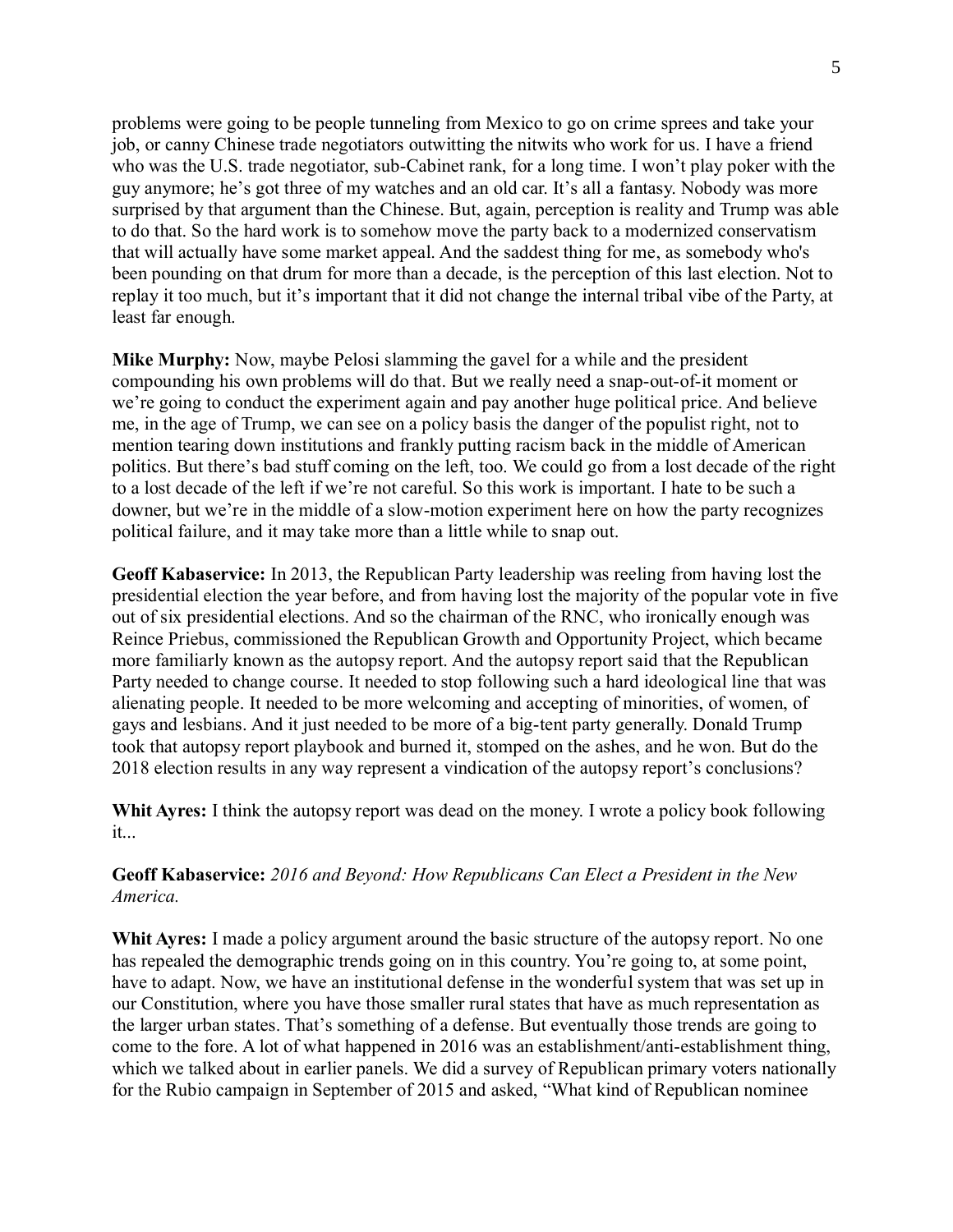would you like: a proven executive with a record of conservative results, a fiscal and social conservative who shares your values, or an outsider willing to fundamentally shake up Washington?" The proven executive with a record of conservative results got 14 percent. [chuckle] I'm sorry, Mike...

**Mike Murphy:** Yes, I was there.

**Whit Ayres:** Jeb Bush and \$100 million was not going to overcome 14 percent.

**Juleanna Glover:** For a brief period of time, Jeb was Jesus...

**Whit Ayres:** Well, among the establishment, but not among the Republican primary electorate. And we knew at that time that there was not a market for what he was selling, even though what he was selling was very attractive to a lot of us. Going on with those survey results, the fiscal and social conservative polled 33 percent, and we thought Marco would have a good share of that. But the outsider willing to fundamentally shake up Washington got 46 percent. That pretty well predicted Trump's peak in most of the primaries, but it was enough in a split field to get the nomination.

**Mike Murphy:** The autopsy report was an excellent work product, and I highly recommend Whit's book because it's dead-on right. The problem with the autopsy report was that the purpose for it was somewhat cynical. There was a donor revolt post-Obama: "He has the Internet! He has the kids! We've gotta fix that." So they ordered up an autopsy report which was completely right, and then they locked it in a cabinet. The problem is, the RNC can't lead; it follows. It's a service organization through either the grassroots of the party (which tends to dominate the committee, the voting members of the RNC), or a Republican White House, or in an open seat whoever the nominee is.

**Mike Murphy:** Now, we have this war of ideas that's been going on for a while in the Republican Party that I call a battle between mathematicians and priests. You've got mathematicians like Whit and I who are looking at the compounding demography and seeing that we're shrinking and shrinking and shrinking. You want to know about a party, look at the media channel it dominates. We're the kings of AM radio with Rush. AM radio won't be here in a decade. The kids over on the Democratic side have this fancy new thing, the Internet, which might just catch on. So we mathematicians look at this and scream, "We've gotta change it up! The demography is going to compound and kill us!" Mitt Romney, his dominant voter group when he ran for president — and it was the same with  $Trump$  — was people over 65. So when the Republican Party's on the march, you can see us coming. If they ever outlaw orange or yellow tennis balls, we're screwed. [laughter]

**Mike Murphy:** The priests say, "No, no, no, have faith. Super turnout, magic." And we mathematicians say, "You priests, you're predicting that lightning's going to hit that tree tomorrow if we all just hold our breath and believe it." And sure enough, in 2016 lightning did hit the tree, and the priests' candidate won. And we're all standing around in our academic robes being laughed at, even though we know numbers are still numbers. Whit says you can't repeal demography. But if you're a priest, you're saying to your flock, "Hey, they all laughed, but I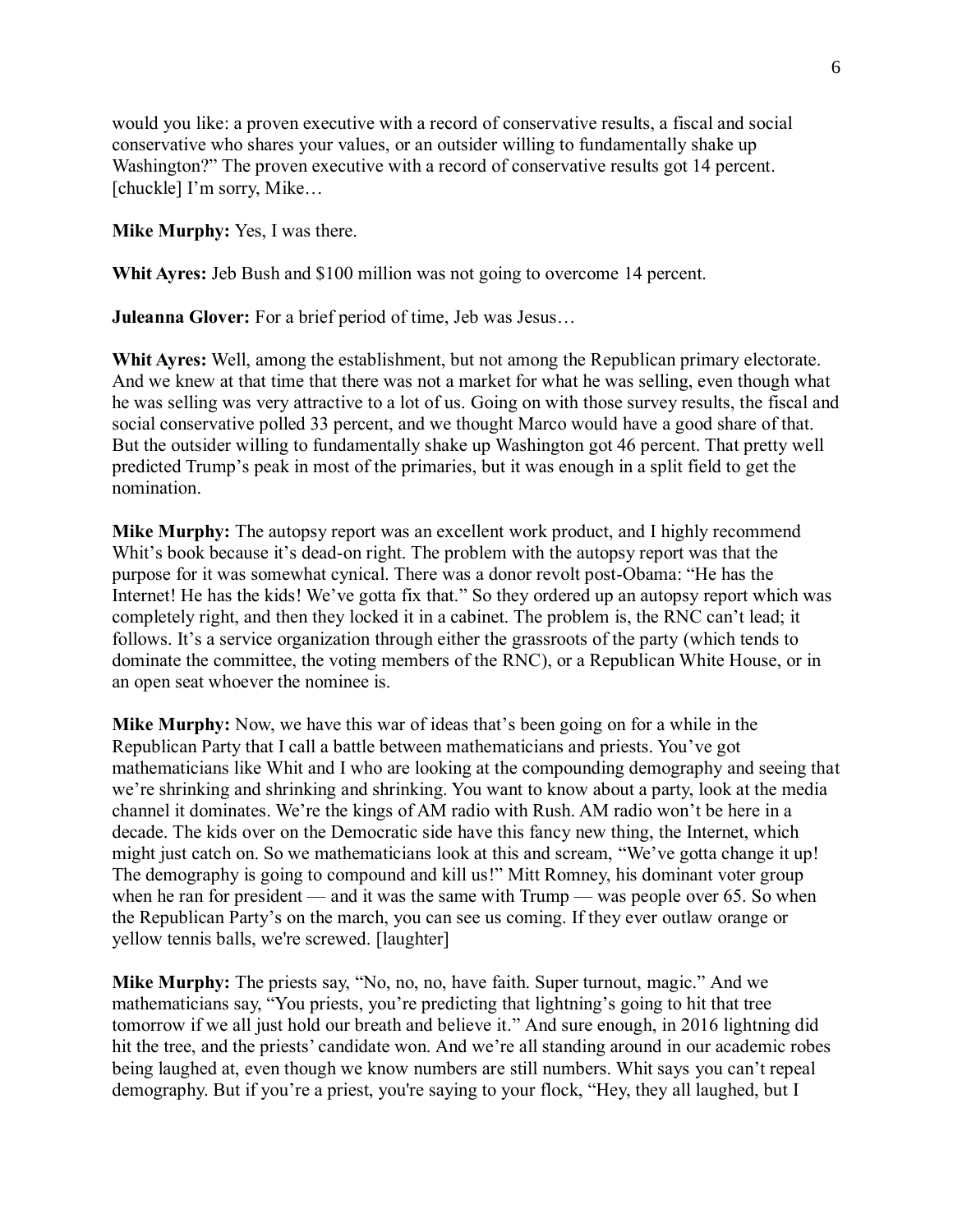predicted lightning, and it struck! Now on to the next miracle." And that's part of what Trump has been able to do to the Democrats in the media. They think he's Rasputin, that he can't be killed. And he won again on election night in 2018. So we're a bunch of frustrated mathematicians because we know math is real. But the autopsy, which was a product of all that, has been a little bit discredited by the fact that the thing we said would never work lost by 3 million votes, yet won in the College of Electricians, as they say back in my home town of Detroit. And here we are. So it's going to take a while to revert to mean here, and I think it's going to be painful.

**Geoff Kabaservice:** Do you have any other thoughts about the autopsy?

**Juleanna Glover:** Well, for the mathematicians, you have 42 percent of the voting populace who believe that they're independent-minded. 60-some percent of voters would like to see a new party. 82 percent of millennials would like to see a new party. I've worked for some of the most remarkable people in the Republican Party, but this is Trump's toy now. I don't know the path to reclaiming it. I don't see a path to reclaiming it. And when you do reclaim it, it's going to be such a shrunken, shriveled portion of the voting populace that I don't know what it's going to be worth. When Trump is done exercising his will over the party, I have no hope that it will be something that I or anyone that I know with a college degree will want to have anything to do with.

**Juleanna Glover:** So all of my brain power right now — aside from my work, of course; this is what I do to stay sane — is focused on what a third-party run could look like. And this idea of two major elected officials that have big name ID and strong favorabilities… We'll go out and poll the Biden-Romney ticket next week and see what we get. We'll poll it in the big, electoralrich states. My guess is that in a Trump-Pence, Bernie-Kamala election, a bipartisan unity ticket of Biden-Romney could pull a plurality. And if you pull a plurality, you get all the electoral votes in those states. The path to 270 might not be that hard if you start with a Democratic-leaning, top-of-the-ticket state and run to win in California, New York, and the Northeast — essentially Hillary Clinton's path.

**Geoff Kabaservice:** Let me ask you all, then… Do you feel that the Republican Party is still salvageable and the best vehicle for achieving the good, decent conservative ends that you have believed in throughout your careers?

**Mike Murphy:** Well, I say that in 1947, Volkswagen was not in good shape, yet they're the largest world-wide car company now. Rebuilding does have an upside. But it's going to be a long-term thing. There has to be a center-right vehicle because there's a center-right attitude and, I would argue, a center-right majority of opinion. The problem is that the Republican brand, to harness that opinion, has a lot of trouble right now. It's limited. Trump has backed us up into a cul-de-sac demographically, which isn't enough to be a successful political party. So a Trumpdefined Republican Party is that Keith Richards X-ray: not a good long-term prognosis. But politics tends to be very dynamic and does tend to reinvent itself, so I have some optimism in the longer term that it can be reconstructed. But it won't be quick and it won't be easy.

**Whit Ayres:** Individuals are really important. And we saw that with Donald Trump. We'd have a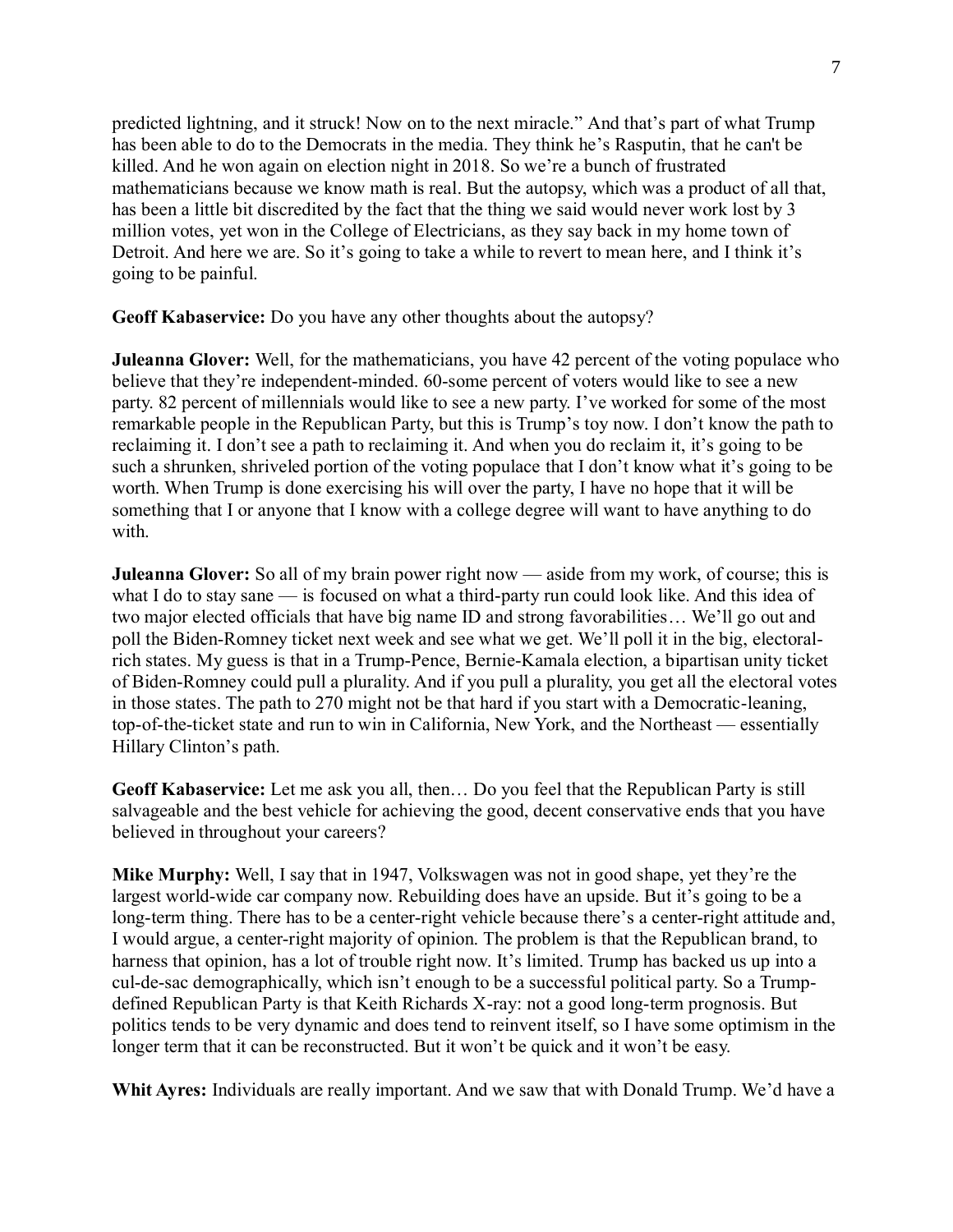different world if Marco Rubio had been the presidential nominee of the Republican Party. I honestly don't know how to answer that question without knowing two things: What's in the Mueller report and how does the Trump era end? If it ends with his re-election and a reasonably successful second term (at least economically), it's a very different picture than if he gets impeached and removed from office. And so I really... I can't get a good bead on it until we know those two things.

**Geoff Kabaservice:** On the subject of a third party, there has not been a successful third party in America since the Republican Party itself. From a historical perspective, I think it was Richard Hofstadter who said that third parties are like bees: they sting and then they die. That is to say, they seize upon some issue which has been ignored or repressed by the two established parties, they bring it to public prominence, they make a big splash, and eventually one of the two parties (usually the governing party) adopts that cause as its own and the third party goes away. Political scientists believe in something called Duverger's Law, which says that first-past-the-post, singlemember districts structurally favor a two-party system, in addition to all of the various discriminations that are set up against third parties by our election laws. Nonetheless, the idea of a third party is pretty appealing, is it not, to a lot of people?

**Mike Murphy:** Oh, it's tremendously appealing. It's emotionally powerful: "Boy, I can vote against all these jerks and have a utopian choice!" Look, if I thought it was workable, I might be for it. But one of the problems is you get people from the left who want a third party and people from the right who want a third party — because everybody agrees a third party means "not what I don't like." And then you put 'em all in a room together and a riot breaks out. The real problem... How many of you have had Dasani bottled water? Oh, come on, more than that… We all can kind of agree: Dasani bottled water is pretty crappy bottled water, with apologies to whoever's listening from Dasani. Did anybody ever walk a mile for a Dasani? No! Well, why do you drink it if it's not very good? Distribution — it's everywhere. It's in your hotel mini fridge, it's at the McDonald's drive-in window, it's at the 7-11. You know why it's everywhere? It's the bottled water of the Coca-Cola Company; 50,000 trucks delivering a lot of beverages every day. That is the problem with the third party. Our distribution system in American politics is basically set up for Coke and Pepsi. So if we decide, "Hey, we've got new, improved third-party soda here," step one, we've got to be on every ballot — and the two parties' incumbents elect the people who control the ballot process. So our system is incredibly hostile to a third-party candidacy.

**Mike Murphy:** Now, in the future blockchain, you're going to be able to vote on this. And when you vote like that, the distribution starts to be broken down tremendously. If you were to vote on this now, Putin would be elected president; in five years it would be Xi. But eventually, we're going to have blockchain voting, which will allow us to break down some of the distribution. At that point the third-party thing may start to work. Now, I've worked all over the world, and I've worked for some places that have a multi-party system; be careful what you wish for. I've seen elections where the beer brand comes in third. But still there is a demand in the marketplace for more choices, and right now the distribution monopoly — or the moat, I guess, as Warren Buffett would say — makes it very hard to solve the Trump problem. So I'm pessimistic about it as a short-term, workable idea. It could just be a spoiler situation where you split the anti-Trump vote. I can argue that if I were a Trump partisan, I'd say "Bring on a third party! We'll get all the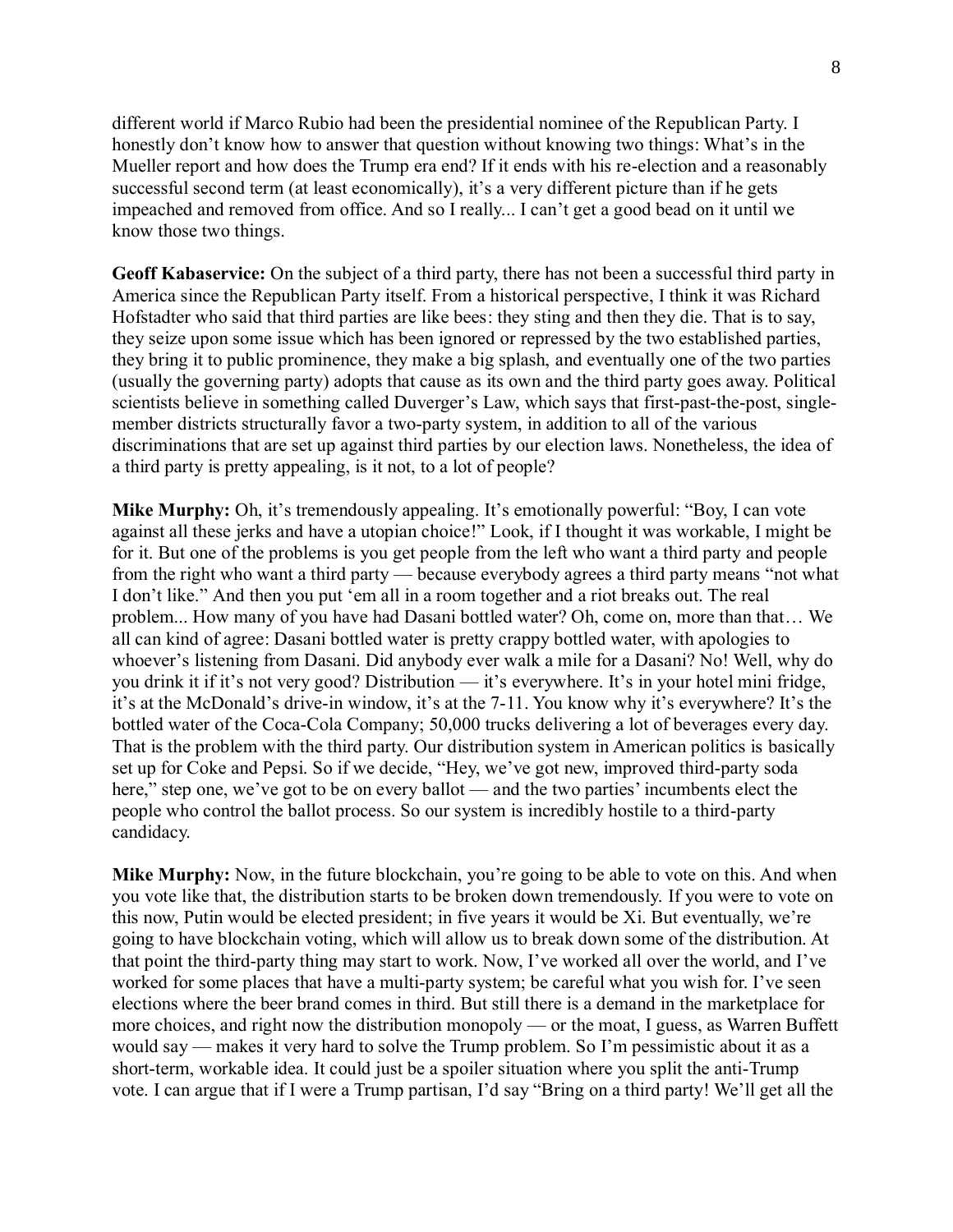suburban Volvo-driving moms to vote for somebody — that 12 percent I'll never get — and we'll get all the base Democrats all to vote for somebody, and I'll glide right in there with 43 percent of the vote."

**Juleanna Glover:** Mike, what you just said is an admirable, intellectually thought-through argument. But the same exact thing could have been said three years ago about Trump.

**Mike Murphy:** Oh no, I didn't make a distribution argument about Trump.

**Juleanna Glover:** It's just as preposterous to think about a third party now as it was for us in December of 2015 to be thinking about Donald Trump as president. What I'm suggesting is that the system as we know it is broken. It doesn't seem to be working the way it was intended. I think we should break it further. I think we should destroy the two-party system. Yes, absolutely, the narrow dichotomy of the two parties has all the power, all the money, all of the systems, all of the history, all of the professionals. But if there was a way to aggregate the brains and the billions behind someone with big-name ID and high favorabilities, there is no structural reason why that person couldn't get to 270. And not getting to 270 would not be such a bad thing, because right now everybody in this room who believes that Trump should not receive a second term is entirely reliant on the Democrats to get it right in their primary process. I don't want to take that bet. That is not something that I want to bet my children's future or my own future on.

**Juleanna Glover:** However, if, let's say, you run a third-party candidate and they end up throwing the election to the House — that's a secret-ballot process. What's more risky, relying on the Democrats to get it right or relying on a House that is either Republican- or Democratcontrolled to vote via secret ballot on who should be the next president?

**Mike Murphy:** Well, remember, when they vote in the House you're asking both parties to vote to put themselves out of business at the presidential level. I've been in politics 30 years, and that's a big ask.

**Juleanna Glover:** Yeah, but you've got Trump in the process.

**Mike Murphy:** The other thing is, how do you get ballot access?

**Juleanna Glover:** Which one of these guys would win on a secret ballot? It's equally murky on either side, relying on the Democrats or relying on the House at this point in time.

**Mike Murphy:** But to get ballot access you're going to have to have some states where it's easy, along with a lot of states where it's hard. And you're going to go to that state, be it labor Democrats or Trump Republicans who dominate the process, and say, "Hey, can you let somebody who's running against your franchise on the ballot help out?" There aren't a lot of statehouses where I think that'll resonate. Look, I wish it could happen, but I'm a practical politician.

**Geoff Kabaservice:** Donald Trump has never been a Republican; I think we can agree on that. He is in effect a representative of a populist party. He chose to take over the Republican Party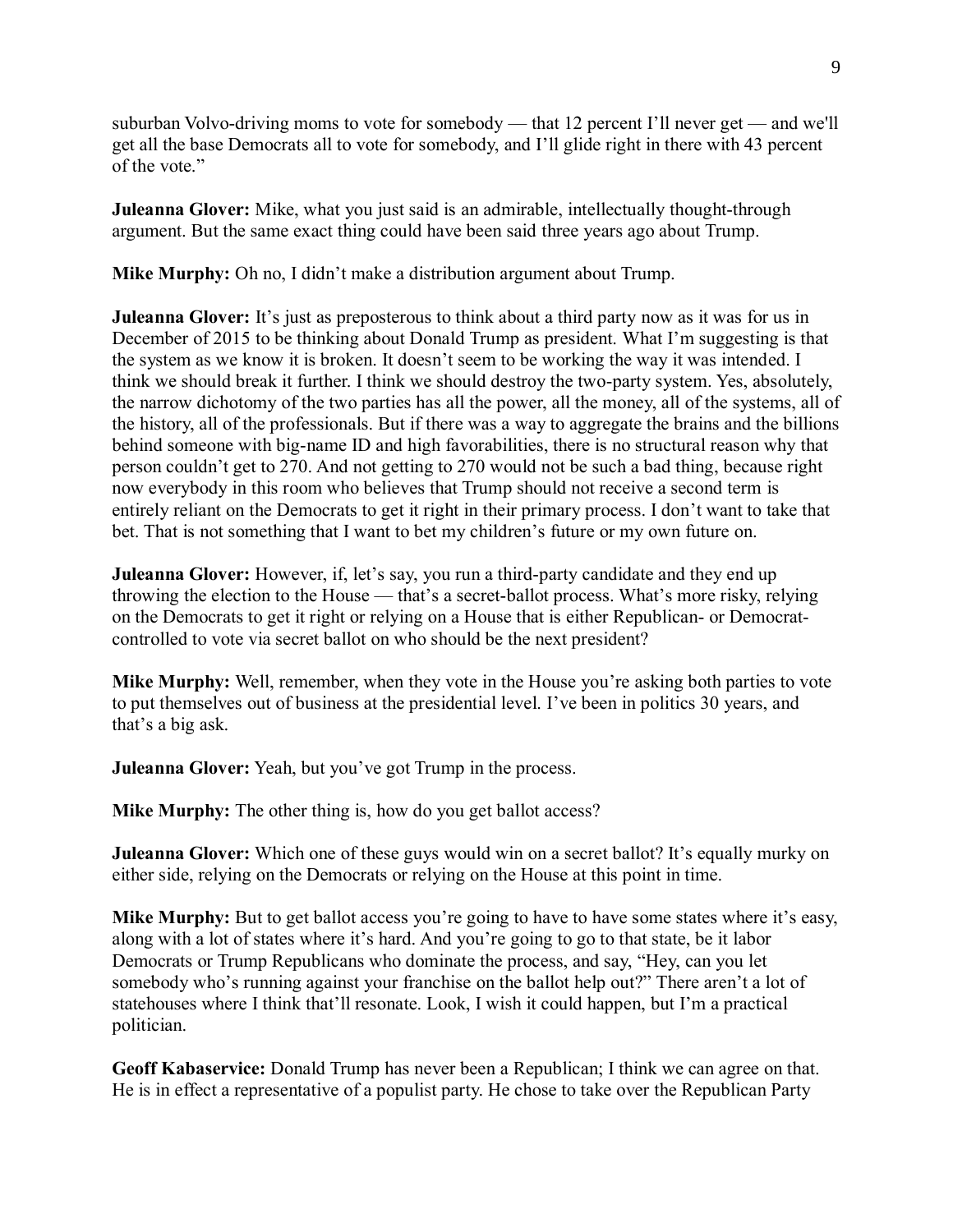since he thought that was a better route to power. Had he run as a third-party candidate he likely would have tipped the balance to Hillary Clinton in a big way.

**Whit Ayres:** I've spent my entire career arguing against the possibility of a third party for all the reasons Mike just articulated. After 2016, I'm a little less sure of a lot of things in American politics. And if Bernie Sanders had won the Democratic nomination and the choice had been Bernie versus Trump, there would have been a huge market for something else.

**Juleanna Glover:** In the middle.

**Whit Ayres:** Now, the institutional barriers that Mike talks about are very real, but if the Democrats come up with some far left-wing whackjob in 2020, if it's Elizabeth Warren versus Donald Trump, there's sure going to be a market for something else.

**Juleanna Glover:** But we won't know the Democratic nominee until May or June, and by then it will be too late for a third-party candidate to get on most ballots.

**Whit Ayres:** Bloomberg looked at that. That was his third-party plan, it was very much predicated on the possibility of a Sanders vs. Trump race in 2016. But his people took a very good look at the machinery, and they concluded that it was just too tough. Now, in the fullness of time, the market will get what the market's looking for. But in the short-term… Go ahead, I didn't mean to interrupt, Juleanna.

**Juleanna Glover:** I was just going to say that we won't know until May or June of 2020 who the Democrats are going to nominate, and at that point in time it'll be too late to really stand up an effective third-party candidate. And there's just too much at stake not to go ahead and build a redundancy in the system now.

**Geoff Kabaservice:** Jacob Lupfer, who's here with us and is a consultant to a lot of independent candidates, made the interesting observation that we actually did see the first operations in this last election of a real innovation that could advantage independent or third-party candidates. That was the Maine 2nd District election where, for the first time, you had the possibility of rankedchoice voting. And that meant that, in this case, people who were voting for the independent candidate were not just spoilers, in effect throwing the race to the candidate they liked the least. They could cast their vote for whoever they wanted, but then they also listed their second choice.

**Juleanna Glover:** They have the ranked choices…

**Geoff Kabaservice:** And there's something to be said for that. But a lot of people have pointed to the example of California, where now the Republican Party is actually the third party behind "do not state." But I've always been a little suspicious of independents. There seems to be a large number of independents out there, but a lot of people are independent because they think that the existing parties are too wimpy and they would prefer something much wilder and more extreme. So convince me, if you can, that there actually is a kind of center-right, center-left coalition in the making that could unite behind an independent candidate.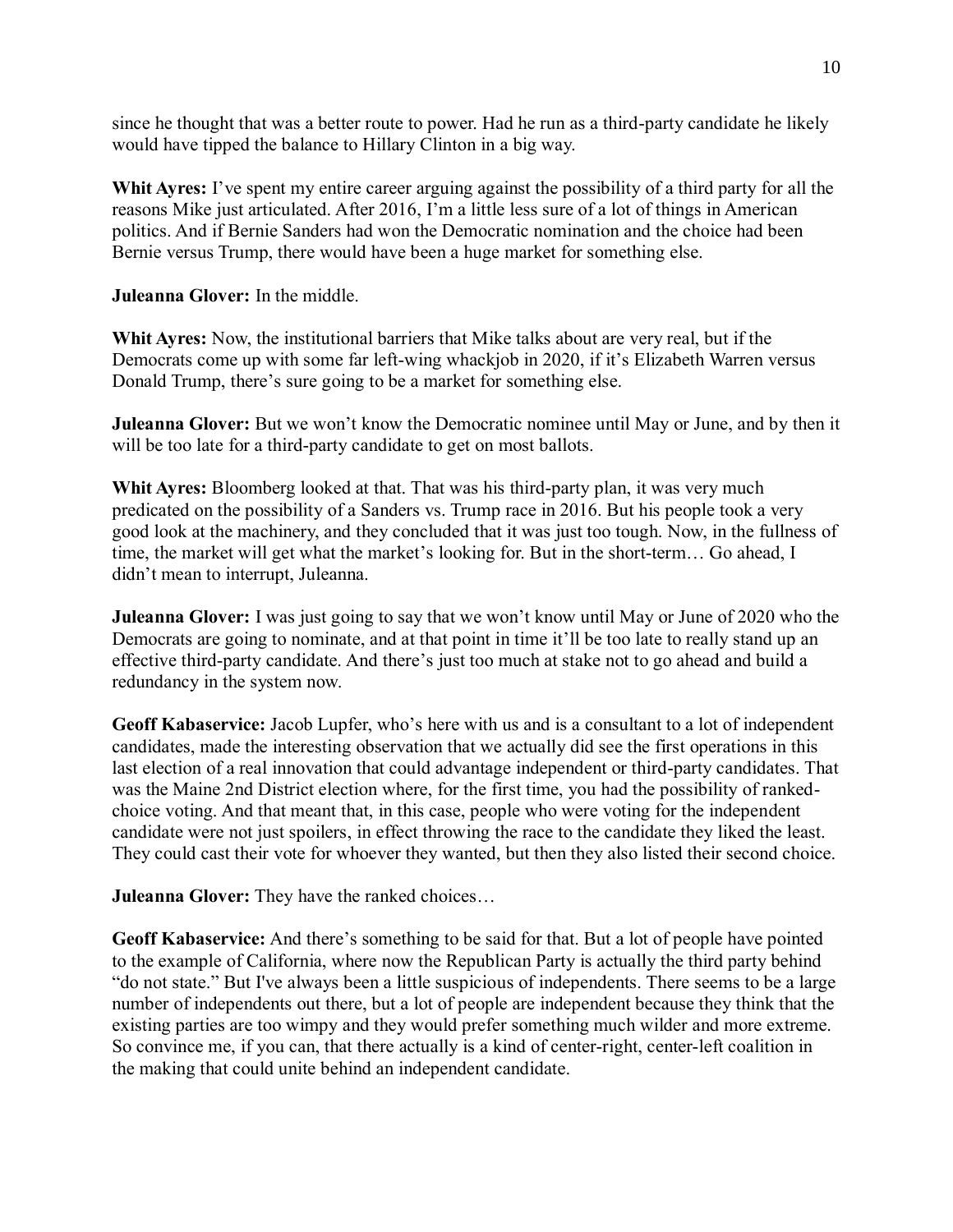**Juleanna Glover:** The numbers are transparent. Yes, there is the argument that the 40-plus percent of people who identify as independents do so because they don't want to be clearly categorized left or right, or they do clearly sympathize one way or the other, and they're not "true independents." But the American people have been asked repeatedly in polls for many years now whether they'd like a third party, and in the 50 and 60 percentiles they say they do. The most recent poll among Democrats and Republicans… I think it was a smaller number of Republicans who wanted a third party, while more Democrats than Republicans wanted to see a third party arise. The demand exists. We're just not meeting market demand for some inexplicable reason. We just don't have the will, or we think it's too hard and it has never been done before. But again, Trump — the whole concept of this man as president had never been done before.

**Geoff Kabaservice:** Let me go back to the autopsy report for a minute. You had said, Whit, that the ideas and the principles of the autopsy report were correct, but you've criticized it in your book, saying it didn't actually recommend any concrete policies. What would you recommend to a Republican Party that actually wanted to reach out beyond its fervent but shrinking and demographically and economically downwardly mobile constituencies?

**Whit Ayres:** Well, there are some things that need to be changed and there are other things that do not. Reagan, in his farewell address, talked about a shining city on a hill. And he said that if the city had to have walls, then the walls would have doors that would be open to anyone with the will and the heart to get here. I think a very different attitude about immigration is going to be pretty important for a growing, big-tent Republican Party. I think that changing attitudes about gay rights and gay marriage is critical to get any kind of millennial support. On the other hand, on abortion, the entire country basically is where it was in 1973 when *Roe v. Wade* was passed. There's some small group that believes abortion ought to occur in every possible circumstance a woman would want, and another small group that believes abortion should never be allowed under any circumstances. But the vast majority of the country believes it ought to be allowed in some circumstances but not others, and we fight about those circumstances.

**Whit Ayres:** The idea that Republicans would have to be pro-choice in order to be competitive — I just don't buy that, because the country hasn't changed on abortion. But the idea that Republicans can be against gays and against gay marriage is fanciful. If you do a long-term track on attitudes toward gay marriage, it looks an awful lot like the long-term track on attitudes toward interracial marriage. In 1958, 4 percent of the people believed interracial marriage was fine. Today you ask the question and it's like, "What? Are you seriously suggesting that if a black and a white person want to get married, it ought to be illegal?" The lines crossed back in the '60s on interracial marriage, and the lines crossed on gay marriage during George W. Bush's first term, and you're not going to go back on those. So a lot of it depends upon the particular issue you're talking about.

**Mike Murphy:** Whit made a point in his book that I want to sing harmony on, and which he just repeated. Doing an autopsy is fairly hard because you've got to get a lot of smart people in the party to be honest even when it doesn't reinforce dogma. But the really hard thing — which is the really effective thing — is changing policy. And that's where no attempt was made after the autopsy report. Policy changes would have ten times the effect of, "Hey, have a mariachi band at the next rally!" — which was the level of Hispanic engagement the party committed to. It would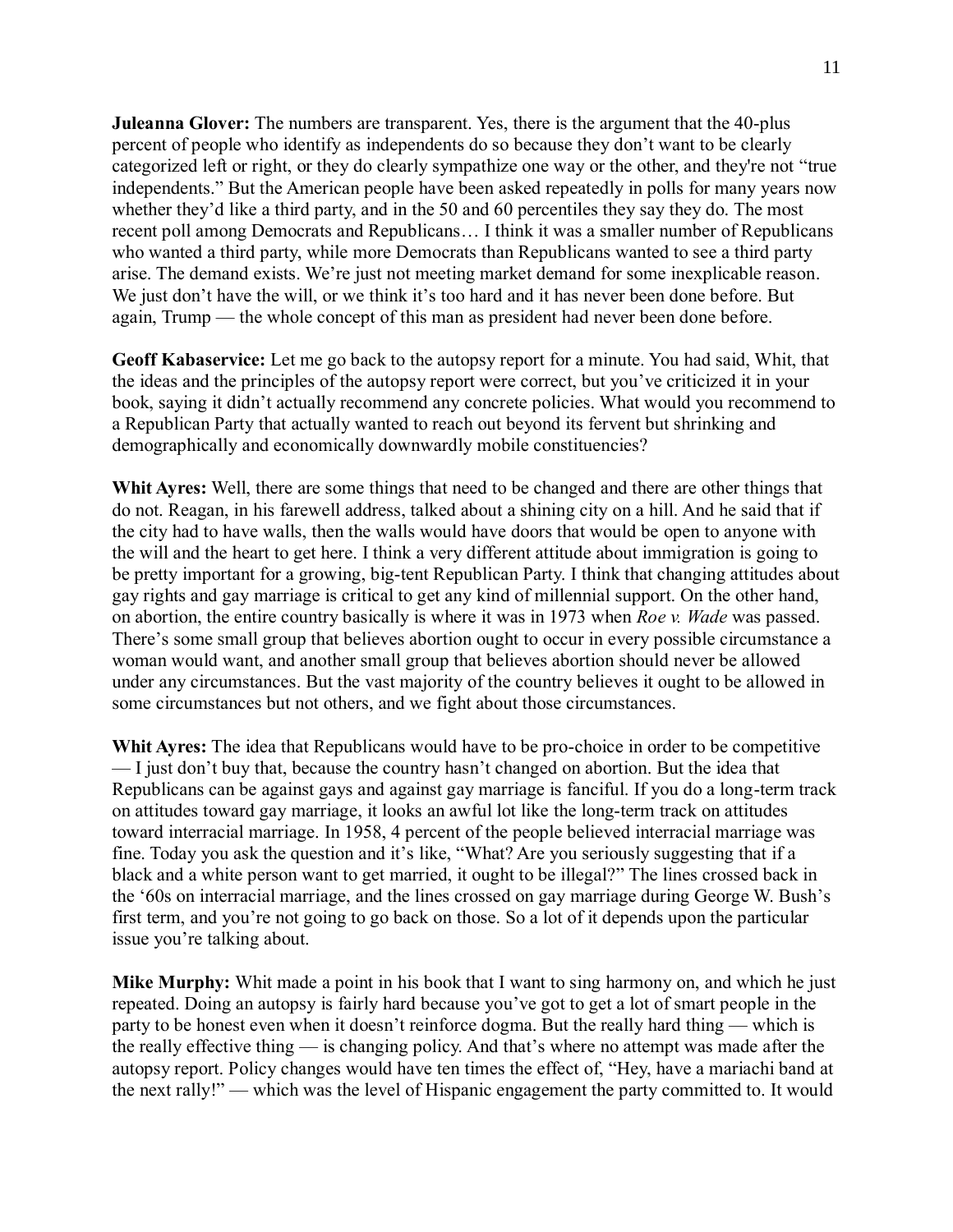make all the difference in the world. But the problem is that you have the long-term goal of playing general election, future demographic politics against pols who are aligned to their shortterm interests. It's the same reason that in the Democratic caucus, you don't see a lot of people saying, "Hey, what are we going to do about these teachers unions in public schools?" They don't have that discussion either because their short-term interest is surviving the next primary.

**Mike Murphy:** Now, one thing about California, which is a small penlight of hope… We've had a reform... It's not like Maine, but in California basically everybody's on the same ballot. So the primary election is allied to the general election population, and the top two then have a runoff. Sometimes that means that the Republican tribe will nominate an unelectable candidate, like we just did in the governor's race, and the Democratic candidate can sleepwalk to a victory. But in a lot of legislative races — and in some congressional races, though not in this terrible wave year — what's happening is that it boils down to two candidates: the left-wing Democrat and the probusiness Democrat. In some cases the left-wing Democrat is opposed by a moderate Republican, and in some other cases the opponent is a "decline to state" independent hybrid candidate. And that can be a competitive thing. We've had some success at that. So these reforms to loosen up the primary grip are pretty important to ever get to the kind of math where the Republican Party can align with the face of the future America. America under 18 is only 56 percent Caucasian. Young voters in time become all voters, and right now we're only competitive with that 56 percent.

**Geoff Kabaservice:** Let me get back to what seems a fundamental point here. The Republican Party of the past was a much more heterogeneous party than the one we've had for the last several decades since the triumph of the conservative movement. The Republican Party used to say, "Look, we understand that you Republicans who are running in districts in different parts of the country will necessarily need to respond to the different demands of your constituents. Therefore, we will not lay down a litmus test on certain social issues." And what probably would have happened, absent the Supreme Court's decision on *Roe v. Wade*, is that you would have seen a number of pro-choice Republicans in states where abortion was legal and a number of pro-life Republicans and Democrats in the states that chose not to go that route. But instead, the Supreme Court said abortion must be legal in all states.

**Geoff Kabaservice:** And then, on the other hand, you have ideological Republicans saying, "We cannot permit moderates to remain in this party, an impure and heretical element in our midst." Do you think it would be a good idea to go back to a more heterogeneous Republican Party which did not have a kind of ideological template of conservatism?

**Juleanna Glover:** You know my answer on that. [laughter]

**Mike Murphy:** Look, we're heading toward being the Congressional party of the gated suburban community in the minority of no political power. Let's see how we like that. It used to be that there were roughly a hundred members of Congress between the most liberal Republican and the most conservative Democrat. Now it's like 12. And one thing we've done is to invent this great new business of cable TV news where everybody can have a network telling them what they already think is true with a lot of exclamation points, and that is a way to enforce tribal loyalty. We've given most of them safe seats, so all they worry about is their primary. The only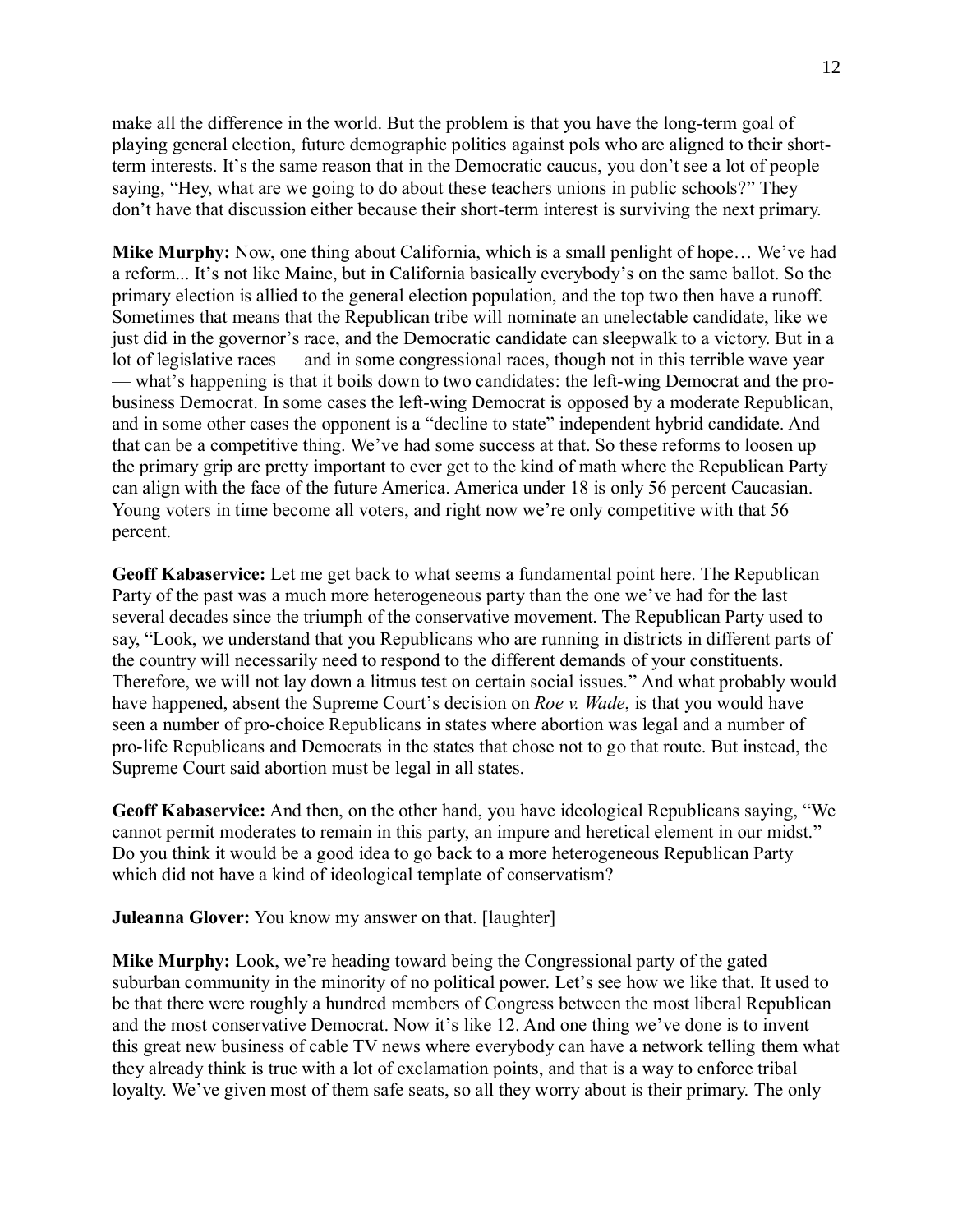voters they deal with are super tribal voters. This is very true on the Dem side, too. So that is a disincentive for anybody to move away from the tribal corner, and that clogs things up.

**Whit Ayres:** We lost many of the most reasonable Republican House members in 2018. We're going to see how we like that, because they lost to generally very liberal Democrats, which means the House is likely to be even more dysfunctional in the future than it has been in the past.

**Geoff Kabaservice:** If you were one of those surviving Tuesday Group, comparatively moderate Republicans in the House, what would your advice be to them? What ought they to be doing in the next Congress and beyond?

**Juleanna Glover:** Change parties. Support a third party.

**Mike Murphy:** Raise hell.

**Whit Ayres:** Yeah, raise hell, but they don't have the power to affect much.

**Geoff Kabaservice:** So essentially they're just an impotent minority?

**Mike Murphy:** Well, they should do the right thing, I believe, and try to make incremental progress. One, all Republicans are the minority now, so they're all moving to small offices and they're all in for a whole new life. But I do believe that there's a moral dimension to politics. They ought to speak up. The majority of them have been slow to do so considering the sins of the party. I wish more people would say something. They all think it privately, by the way. I've worked for a ton of 'em, and so has Whit. I wish I had a dime for every one of them who calls me up and says, "You know, I think Trump's unfit to be in office." I go, "I say it every day and catch hell for it every day inside the party. Why don't you say it?" And they reply, "Well, look. If I were to hold a press conference tomorrow and sound like you, or a Trump critic, I'd feel great. I'd tell the truth! And an hour later, Trump wouldn't change and I'd have a primary. And then some guy in an aluminum-foil astronaut suit would beat me and lose to a labor Democrat." [laughter] So I say, "Well, if 20 of you would do it, it would change the world." And they say, "Great, call me when you get the first five."

**Whit Ayres:** I am much more sympathetic toward those Republicans who watch what they say than I suspect many of you in this room are. Bob Corker's a client of ours. Bob Corker said a couple of minor things about the president, and his "favorable" rating among Republicans was cut in half in two weeks. You don't solve a lot of problems if you're not at the table. Rep. Tom Cole, one of the brightest Republicans...

## **Juleanna Glover:** A good man.

**Whit Ayres:** He told me a story one time that has really stuck in my head. He said, "You know, Whit, I got 73 percent in my district in the last election. Donald Trump got 69 percent. I think if I get in a fight with Donald Trump, he'll keep his 69 percent and I'll keep my 4 percent." [laughter] But there it is. There it is.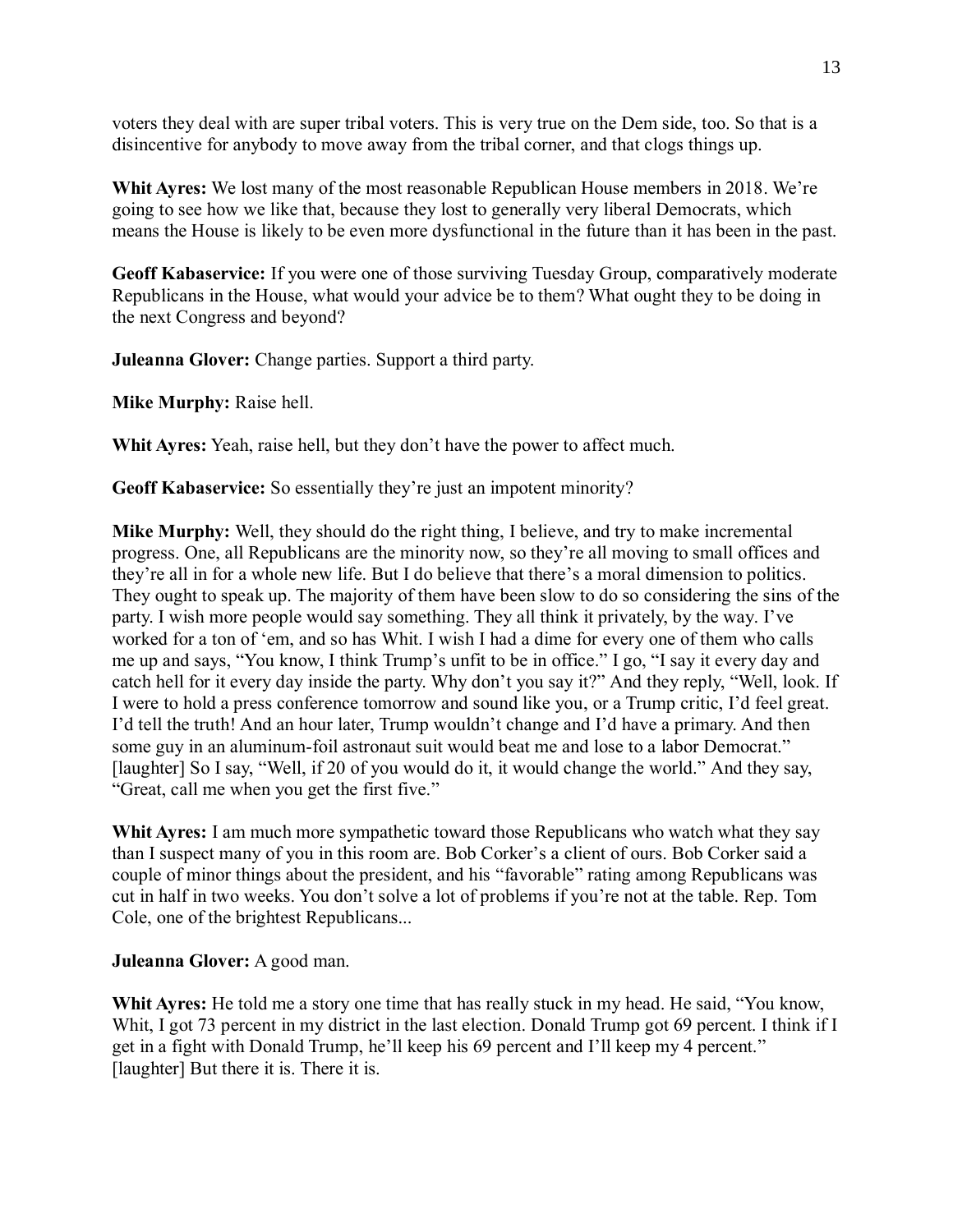**Mike Murphy:** Tom's a good friend of mine as well, and he's a very shrewd political observer. But it used to be they were compromising to avoid the guillotine of a primary against Trump. Some retired, by the way, rather than face that threat of a primary, and that's one of the reasons we lost the House. But now they're looking at two guillotines: the Trump guillotine in the primary and the general election guillotine as they watch their friends leave. Don't think the senators aren't thinking about this now. Because the plan for this year was to run up our Senate majority in order to take heavy weather in 2020. We got a few gains, but not nearly what we should have gotten based on the math. That Trump headwind cost us the opportunity for more seats. So now they're looking at double guillotines in 2020. There's no percentage in being public about this, but underneath the surface the political calculus is changing.

**Geoff Kabaservice:** I feel like there's a lot of interest in questions from the audience. I actually want to call on somebody here first. Jonathan Chait wrote an article back in 2012 about the decimation of Republican moderates, and he basically said that you Republican moderates who think that things are going to get better are like Charlie Brown eternally having the football pulled away from him by Lucy. You're naive at best, and it's never going to get better. And at this point he sees no reason, I think, to revise his thesis. But Jonathan, why don't you give your opinion now?

**Jonathan Chait:** Right. I've been following a lot of the work of the Niskanen Center, which I think is actually addressing the most important problem in American politics, which is the lack of a rational, pragmatic, center-right party in the United States. And I have a different solution, I think — that's why you called on me — than you have on the panel. My solution is that your party needs to die in a fire. [laughter]

**Juleanna Glover:** That's happening now, right?

**Jonathan Chait:** Well, I'll explain why it needs to die in a fire. It's because every other major center-right country in the world has some pragmatic relationship with government. Every other major center-right party believes that taxes have to have some relation to government spending. They don't believe in supply-side economics anywhere in the world except for the United States. All of them believe climate science is real and not a scientific plot, and they believe they need to do something to reduce greenhouse gas emissions. All of them believe that the government has to cover everyone for health insurance because the market simply can't do it. And no one in the Republican Party believes any of those things. Even the most moderate people, like Susan Collins and Olympia Snowe, who were the most moderate Republican members of the Senate. But when the Obama administration was doing health care reform, they went to Collins and Snowe and asked, "At the end, what can you agree to? Give us anything." And the answer was, "Nothing. We can't give you anything. Not Mitt Romney's health care plan, nothing. No deal on health care"

**Jonathan Chait:** And the same thing on taxes. When the Trump tax cut came down, they were all for it. Even Susan Collins said, "This \$2 trillion tax cut is really going to raise money for the government. It's not going to cost us anything." Even she endorsed this fanciful supply-side economics notion. So I think your project is extremely important at the Niskanen Center, but in relation to the Republican Party, and in relation to other conservative parties in the world, you're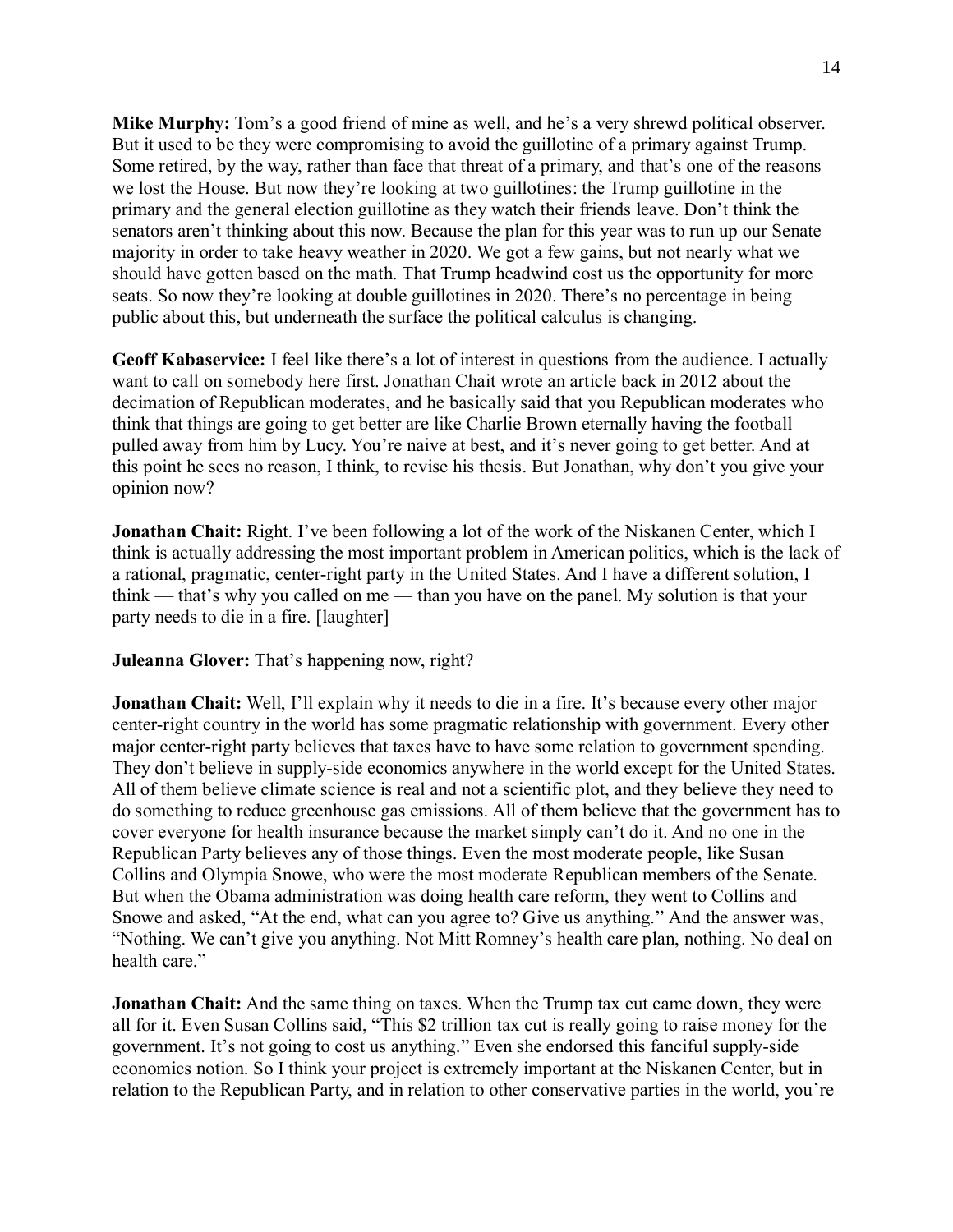nowhere, you've got nothing, nothing to build on. So the only way you're ever going to get there is if everyone associated with this party is gone — if everyone loses, everyone completely forgets their institutional memory of how the Republican Party of the last generation was synonymous with the conservative movement, and the conservative movement was synonymous with the idea that we can never raise taxes, government is always the problem, and that the government bureaucrats have to be ignored in any context.

**Jonathan Chait:** So I think if you actually follow what this center has been suggesting as the policy remedies — not saying "We need to get to big government or socialism," in fact having a lot of disagreements with the left wing of the Democratic Party, but getting to some pragmatic outcomes — I just see nothing in the current Republican Party that can ever get you there. I think you need biblical Sodom and Gomorrah destruction. Burn down everything that's left. You can't have just one defeat or even two, but a string of epic defeats. Then you can get to the point where you can, as you say, start over. And that's very different from the kind of remedies you're suggesting. So I'm asking that for you to push back on.

**Mike Murphy:** Well, yeah, let me take one point which is that we have a secret Republican survival plan.

**Juleanna Glover:** Which is?

**Mike Murphy:** We do.

**Juleanna Glover:** No one told me this, Mike.

**Mike Murphy:** I'll explain how it works. We screw everything up, we implode politically, the left is elected into power, and we have a lost decade. And then all we have to do is breathe and we're re-elected as a consequence of that. That's a very expensive way to run a superpower, though. I think I'm more sympathetic to the creative destruction theory on the federal Republicans than are most Republicans. I'm not leaving the party, at least yet, because I'm a conservative. But at the state and local level, we're actually having some success. Not necessarily political success, because there was the blue wave. But look at two of the bluest states in America that just re-elected Republican governors because they have their own identity a million miles from the federal show. So there is strength out where we are connected to governing in the states.

**Mike Murphy:** Now, the federal thing is a mess. I couldn't agree more. Because we've decided to become the Vichy Republicans for Trump, and I believe it's a moral stain. In addition, I'm a deficit-hating, free-trade Republican, so obviously I have a lot to be unhappy about. But I think you have to look at this in bigger cycles. Remember, there is no room where they meet and say, "All right, here's the Republican plan. We're going to do this tomorrow and rebuild everything." There's a bunch of politicians trying to survive their federal micromarket of primary voters. And there's this guy at the top who has done a populist takeover of the party and has a stranglehold on about half the primary vote, maybe even 65 percent of it, depending on the state. So until that equation is broken by big factors, which it probably will be by the president's own behavior in time, the federal folks are captive in some ways. The state ones, not so much. So that's where I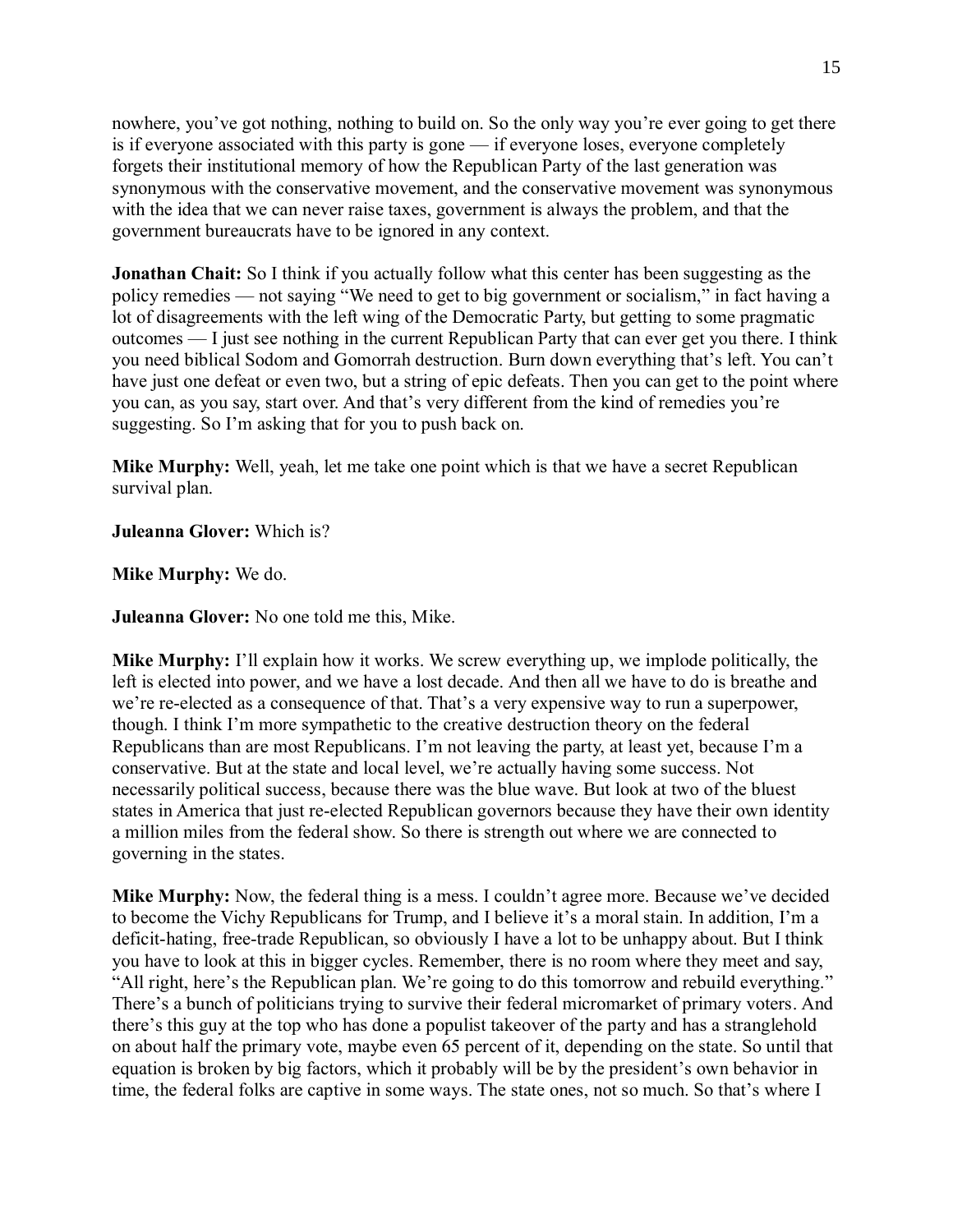think the energy for a rebuild could come from. Because the party can never disappear. There will always be something, because there's always a market for "Not the Others."

**Juleanna Glover:** I'm cool with them going the way of the Whigs. [laughter]

**Geoff Kabaservice:** Andrew, can you address the young woman right here in the center?

**Robin Tiner:** So just along the lines of the third-party or mixed-ticket proposals that you had... I'm all for independents. I understand that all the parties would fight it, but there's a desire for that. But there was also something brought up earlier that then kind of has just gone away, and that is that in the 2016 elections it was so much establishment versus anti-establishment, and the most popular candidates out there were Bernie Sanders and Trump, which everybody laughed about and everybody joked about. So if you come up with a ticket that's the Jeb-Hillary ticket, those are the people nobody wanted. So how do you design a ticket that doesn't forget the lesson of so many anti-establishment voters? Or how do you learn from the people who say, "I'm not taking money from big donors" — the people who are the ones winning elections now?

**Juleanna Glover:** It's an excellent question. I'd love to hear Whit talk about this. But my nonmathematician take on this would be… You pointed out that 46 percent of Republicans believe that...

**Whit Ayres:** They wanted an outsider willing to fundamentally shake up Washington.

**Juleanna Glover:** So I view those people as the flip-the-table voters. They want chaos over anything else. They view what they have before them as not working for them. They just want to fundamentally change the environment. Maybe no matter how it ends up there's a likelihood that it could end up better for them, and they want to run that risk. I think that there are Democrats on the other side who feel the same way. But 46 percent... That's a significant part of the Republican Party, but it's not all of the Republican Party. And I'm super keen to test the proposition of whether a big-name, high favorability, third-party bipartisan unity ticket can actually gain support. But the numbers suggest that it could very much happen.

**Geoff Kabaservice:** Whit, do you want to respond?

**Whit Ayres:** I think I've addressed the third party thing. A lot of it depends upon who it is, what their appeal is, if they can reach across and get some of the anti-establishment people while still speaking to that broad middle that is fundamentally unrepresented. But I don't know who that is.

**Mike Murphy:** Politics is not static. It evolves and changes. Opinions change. So there's this great anti-establishment energy because people think the Washington political class and the Wall Street class, among a lot of other things, have failed them, and they're looking at their real buying power diminish. But if wages do start to creep up, and we do have good economic growth now, that's not necessarily an always vote. I'm a believer that people often vote for what they perceive they did not get the last time. And if you look at our presidential cycle… You can really over-simplify it. But you had the incredibly great — and God bless him, we've been pining for him for a week — President George H. W. Bush. A world leader, sophisticated, impeccable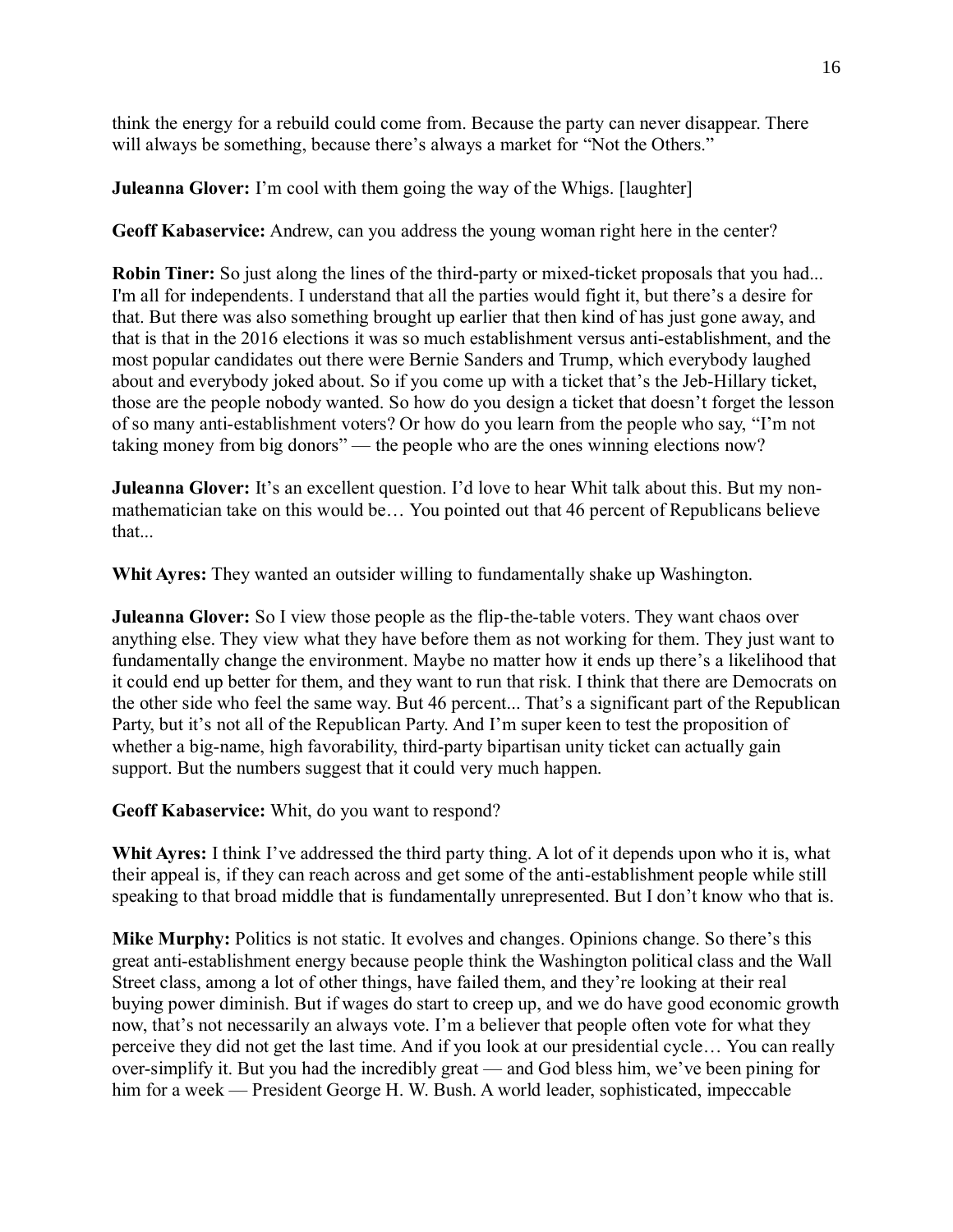ethics, war hero. But then people perceived that he had trouble at the supermarket checkout scanner, so we concluded, "He doesn't understand us." So we went to the trailer park and found Bill Clinton, who really understood us. But then Bill Clinton might have understood us a little too well, so we went back to the Bush family for Clinton's opposite, George W. Bush, who was going to bring honor and dignity back to the White House. And he did really well, he was very popular, very connected to people. No more scandals inside the Oval Office.

**Mike Murphy:** And then, wait a minute, W's speeches seemed to stumble. He wasn't very eloquent. Who is this guy? Is he smart? It's perception, not reality. Then what did we do? We went to the law professor, the brilliant speaker — the opposite again. But then people thought, "Maybe he's weak. He's drawing red lines that people are dancing on. There's no strength there." So then we wound up with the tough guy from TV who fired Gilbert Gottfried. Trump was the guy who would fire you if you didn't sell enough frozen yogurt on a game show in a cardboard set designed to look like a boardroom with celebrities who were paid to pretend to work for him. The question is, do we do that again? Or do we go for another opposite: competence, no drama? That, I think, is the big turning-point question of politics. It will be how mad the middle class and the working poor are. Will they want to vote again to blow things up? Or will they vote for something different in tone and style and capability that could very well be the opposite of what we have now?

### **Whit Ayres:** Yep, good point, Mike.

**Geoff Kabaservice:** Let's take that question in the corner back there. And I'm actually reminded of the *Onion* headline back around the time of George W's inauguration: "My fellow Americans, our long national nightmare of peace and prosperity is finally over." Go ahead.

**R. J. Lyman:** I want to touch on one thing you haven't gotten at directly. Juleanna knows I ran the third-party vice presidential campaign last cycle [for the Libertarian vice-presidential candidate, former Massachusetts Gov. Bill Weld] when we were at 13 percent of the polls. My guy was number two to the dope-smoking guy who didn't know about Aleppo. We got tens of millions of dollars dumped on us in August, which led us to drop to 4 percent and not make the debates. That strikes me as structurally inherent. So I hear about providing something that the market wants, but your analogy to Coke and Pepsi, I think, is exactly right. The Republican Party... I happen to accept your premises on the far side of the room about what I would think of as the Book of Revelations future for it. But I have a different conclusion, which is that instead everyone deserting the Republican Party, people should join it. If you can change your gender, you can definitely change your party registration. [laughter]

**R. J. Lyman:** There is a near perfect correlation between sitting presidents who have faced primary challengers in their own party and have lost. Five faced challenges, and four of them lost. Seven didn't, and they all won. One faced a challenge and won, and that was Dick Nixon in '72, but he cheated. I have the same premise you have, Juleanna, but I favor the vehicle of a Republican Party primary challenge, because that overcomes the barriers to entry that a thirdparty candidate would have to face. So what is the profile of someone who would cause people to come into the Republican primary? This is not a general election strategy, it's a primary strategy; 58 percent of Republican delegates are selected in primaries that are either open or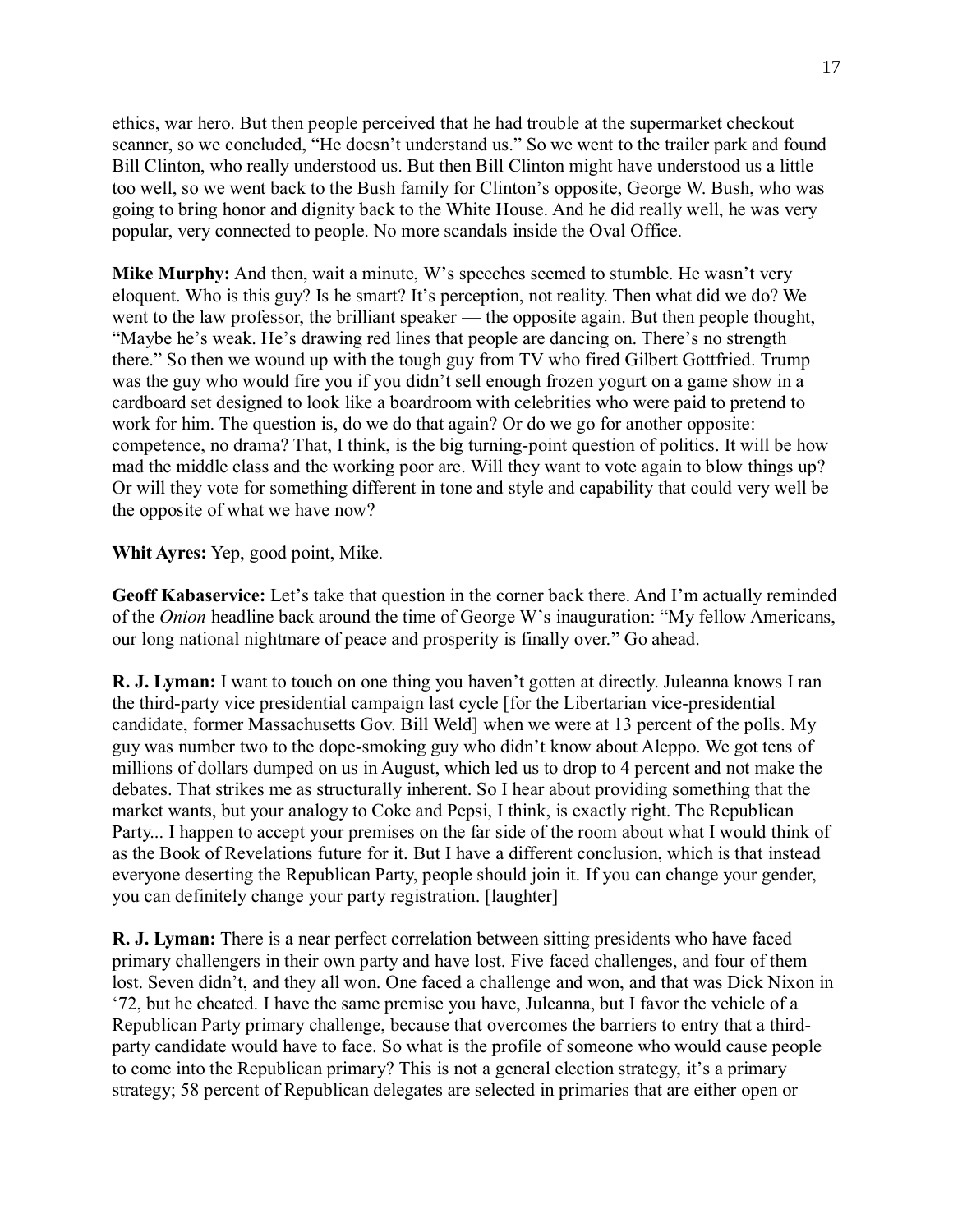allow same-day registration.

**Geoff Kabaservice:** Let's start with Juleanna.

**Juleanna Glover:** I don't know the answer to that. I think anybody who runs against Trump is going to run into a buzzsaw. We don't know how Mueller is going to turn out. But if things continue apace, based on what we know now, Trump will beat a primary challenger and he could very well win the White House again. So that's the limit of my knowledge there. I don't know of any Republicans at all who can challenge and beat him.

**Whit Ayres:** Are you talking about a primary challenger who could defeat Trump in the primaries, or just one that could weaken him like Pat Buchanan weakened George H. W. Bush?

**R. J. Lyman:** Like Pat Buchanan, Eugene McCarthy, Ted Kennedy… Every single one of them lost the nomination, but the incumbent (except in the case of Pete McCloskey and Nixon) then lost the general election. I'm a little less interested in what the outcome is. I think it's much more interesting to think who is likely to do that.

**Mike Murphy:** I wrote a thing in *Politico* magazine about eight months ago about this: How do you primary a president? First, I'd say Mike Bloomberg is trying to do that to some extent in the Democratic Party, and God bless him. I think it would be great for America if they nominate him, because it'd be a grown-up. As far as the Republican primary, here's the problem — and I think John Kasich is probably thinking this. You go to New Hampshire, where Kasich did pretty well. Let's say he beats Trump there. Would Trump then be so overwhelmed with shame, like LBJ, that he drops out? Well, the shame weapon doesn't work on Donald Trump. We've acid-tested that idea. [laughter]

**Mike Murphy:** You've got to get somebody who's in there and slugs away. And your analysis is completely right. The incumbent president holds the nomination even if challenged, but they're weakened. I think we are only halfway through the story of who Donald Trump will be a year from now entering the primaries. And if he's weak enough, he'll get several primary opponents. If he's not weak enough, he may have one symbolic one where it'll be the same result: the primary will not make him stronger, it'll make him weaker. And it's almost irrelevant who it is as long as it's a credible candidate.

**Geoff Kabaservice:** Okay, Andrew, can you bring the microphone all the way up here? Shikha Dalmia…

**Shikha Dalmia:** I work for *Reason* magazine, so I can't completely agree with Jonathan and the outcome he wants for the Republican Party. But I do agree with him that the Republican Party will have to burn in a fire before it can be reborn. And let me present a scenario to you where this could happen. You mentioned the autopsy report after the 2012 election, but Sean Trende at that time also did another analysis where he pointed out that in that election there were 6 million missing white voters who did not come out. And he suggested that there were two routes for the Republicans to win. One was the route that the autopsy report presented, and the other one was to get these missing white voters out. And his analysis was that the latter would allow the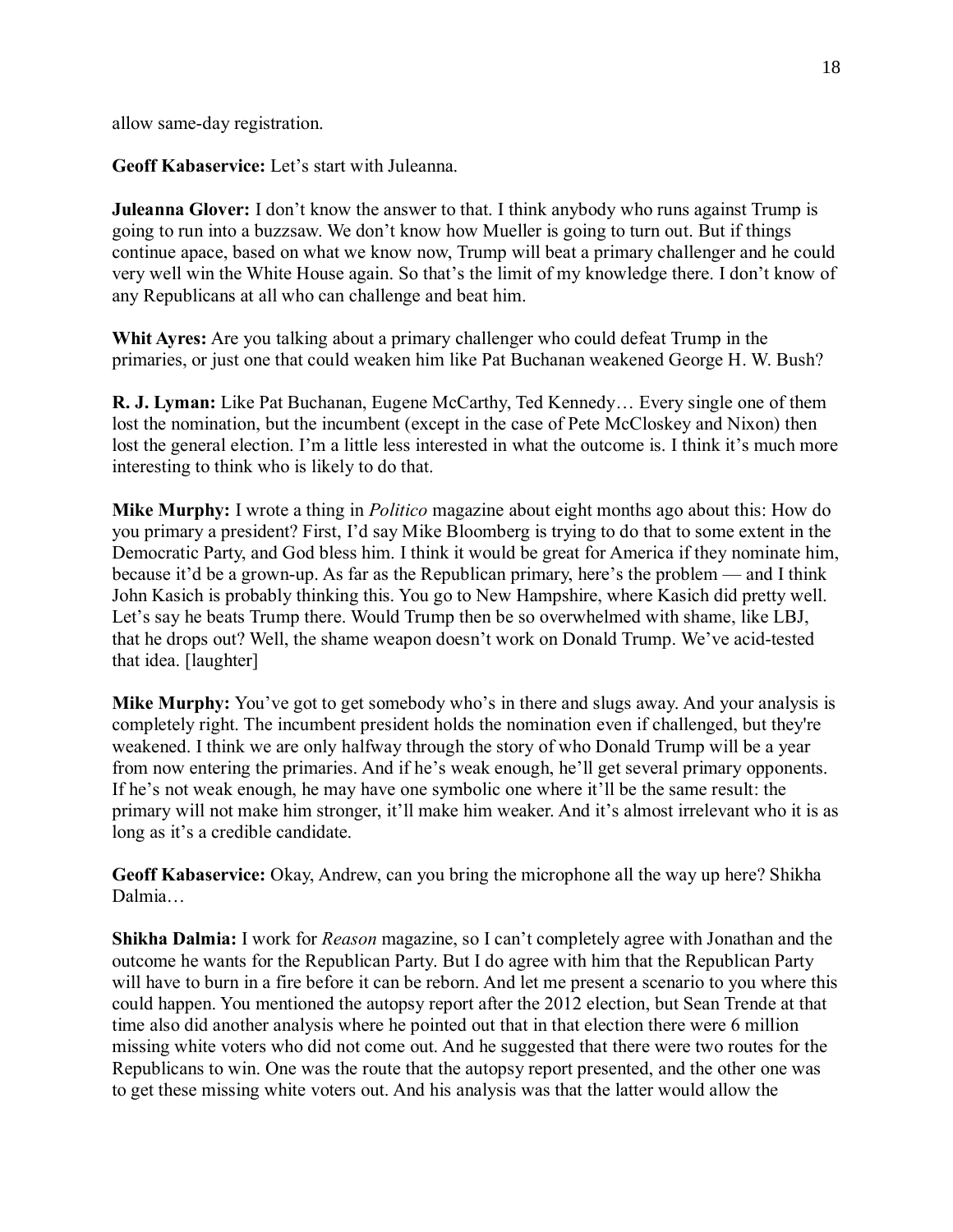Republicans to win elections for the next several cycles, after which they would hit the demographic wall that the autopsy report pointed out.

**Shikha Dalmia:** He said in the interim, however, something along the lines of what Trump later would do would work: a soft restrictionism and an emphasis on the entitlement state, boosting Social Security and Medicare. Then Trump came and used a script that was what Trende suggested on steroids. Now, at this stage, it's very difficult for the Republican Party to pivot from what Trump has opened up. There will be political entrepreneurs in the Republican Party that will run with what Trump has shown them. And so the only way to prevent that from happening is if there is hell and hellfire on the Republican Party and it burns down. So then the question becomes: How does one make it happen so that when the demographic shift happens there is a Republican Party that can actually be standing and take advantage of that? What are your thoughts on that?

**Whit Ayres:** What precisely is the question?

**Shikha Dalmia:** The question is, can the Republican Party pivot without first burning down?

Whit Ayres: I'm one of those optimists who think the answer to that is yes, with good leadership and the right people at the head of it. As I've said before, I think we'd have a different world today if Marco Rubio had gotten the nomination rather than Donald Trump. Sean's analysis, I think, said that there were 3 million white voters who didn't turn out, and Mitt Romney lost by 5 million, so that wasn't the way you did it; the way you could do it was by changing which white voters turned out and voted for him, which is exactly what happened in the Great Lakes states. But let's keep in mind, Trump got 46 percent of the vote; he didn't come close to winning a majority of the popular vote.

**Whit Ayres:** In the election we just had, Republican candidates nationally for the House won 45.4 percent of the vote. That is not a coincidence that we're stuck right there in the mid-40s. Now, you develop a strategy for winning the Electoral College again while losing the popular vote by millions of votes… good luck with that. Trump managed to pull it off. I like Mike's analogy, lightning striking the tree, and it struck that tree. But I don't know any strategist in their right mind who would plan to lose the popular vote by millions of votes and yet still win the presidency.

**Mike Murphy:** Yeah, we give Trump a lot of credit for winning, but it was like a calculus win; it's in a range. If four butterflies had landed differently in Michigan it might have popped the other way. We've only had five of these elections in the modern era where the popular vote doesn't align to the Electoral College vote; it never happened in the 20th century. It has happened twice in the 21<sup>st</sup> century, in 2000 and now with Trump, and it happened three times in the 19th century. By the way, do you know who invented the Electoral College? Alexander Hamilton. That's one song that didn't make the musical. [laughter]

**Mike Murphy:** It is very hard to draw to an inside straight like that again. And you can actually do a computer simulation now where you take the exit poll results... And there's a margin of error, so don't bet your life. But you take what happened on election day where he did win, and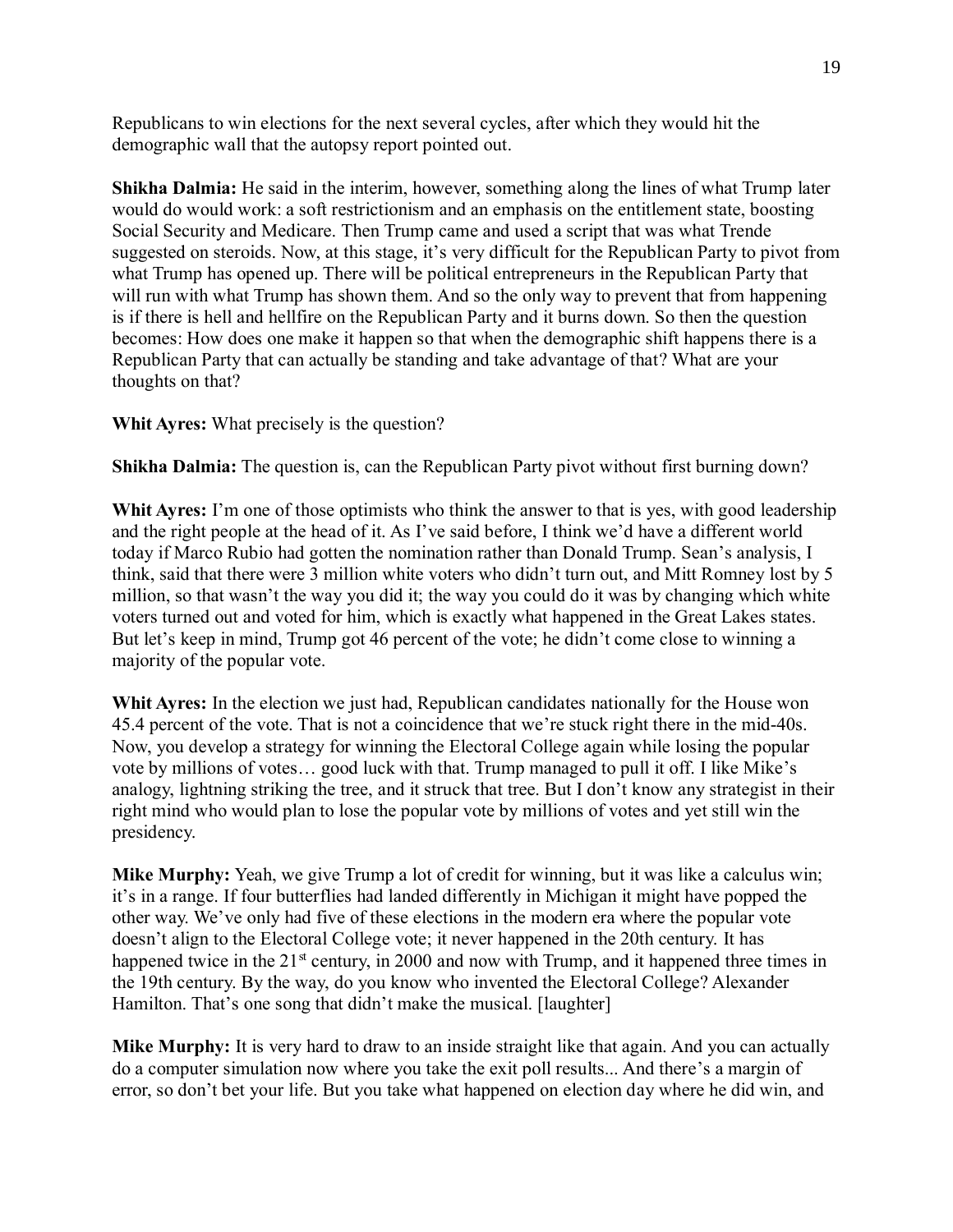you apply it to life insurance actuarial tables of who's not with us anymore — our base — and who was 17 or 18 or 19 and is now old enough to vote. And Trump loses, just based on demography. Now obviously we don't know who his 2020 opponent will be. God bless the Democrats, they are our survival policy. [chuckle] So there are many factors we can't count in. But I'm not at all sure, particularly looking at the Great Lakes in this election. Michigan, my home state, where Trump did really well in 2016, did not so well for Republicans in 2018. So we will see. But Whit's right, nobody who does politics for living and has done so successfully looks at that card trick and says, "Easy to repeat."

**Geoff Kabaservice:** Last question here, over there on the edge.

**Neil Munro:** My name is Neil Munro and I work for *Breitbart*. So I want to ask you the emergency national disaster question: When all else fails, what would you give the voters in terms of immigration, labor, wages, to vote for a candidate you guys prefer? That's it. What are you going to give the voters? Are you going to make any trade with Trump's voters to get them on your side?

**Mike Murphy:** I'd give them wages instead of racism.

**Neil Munro:** And how would you do wages?

**Mike Murphy:** Oh, no, look, I'm not there yet, but I'm coming around to some of this Nick Hannaman stuff about what happened in Seattle when they voted for the minimum wage there. All my free enterprise instincts didn't like it, but it kind of worked. It's kind of a Model-T argument: You pay people a little more, they can buy the product they make.

**Neil Munro:** Okay, so if you do the...

**Mike Murphy:** So I think... Let me finish. I think... And this will be the first time I've ever been quoted by *Breitbart*... [chuckle] I've read a couple of interesting articles about me there, but I've never been called by *Breitbart*.

**Neil Munro:** Perhaps we are still waiting for your return call.

**Mike Murphy:** I think the Republican Party... And again, will it happen in the short term? I doubt it. But we definitely need to be in the higher real wages business, no doubt about it. Because Trump takes that energy... Yeah, but what does Trump to do? Does he raise wages? No. He starts a trade war that's throwing people I care about in Michigan out of work in manufacturing plants.

**Neil Munro:** So with that wage point...

**Mike Murphy:** Yeah, the point is that as policy, not as cheap rhetoric, we've got to offer a middle-class economic agenda and make people think the American Dream is back, and that anybody can get ahead in America, and that's the side we're on. Also fixing public institutions, so if you go to a public school in America you've got a shot no matter where you live. But we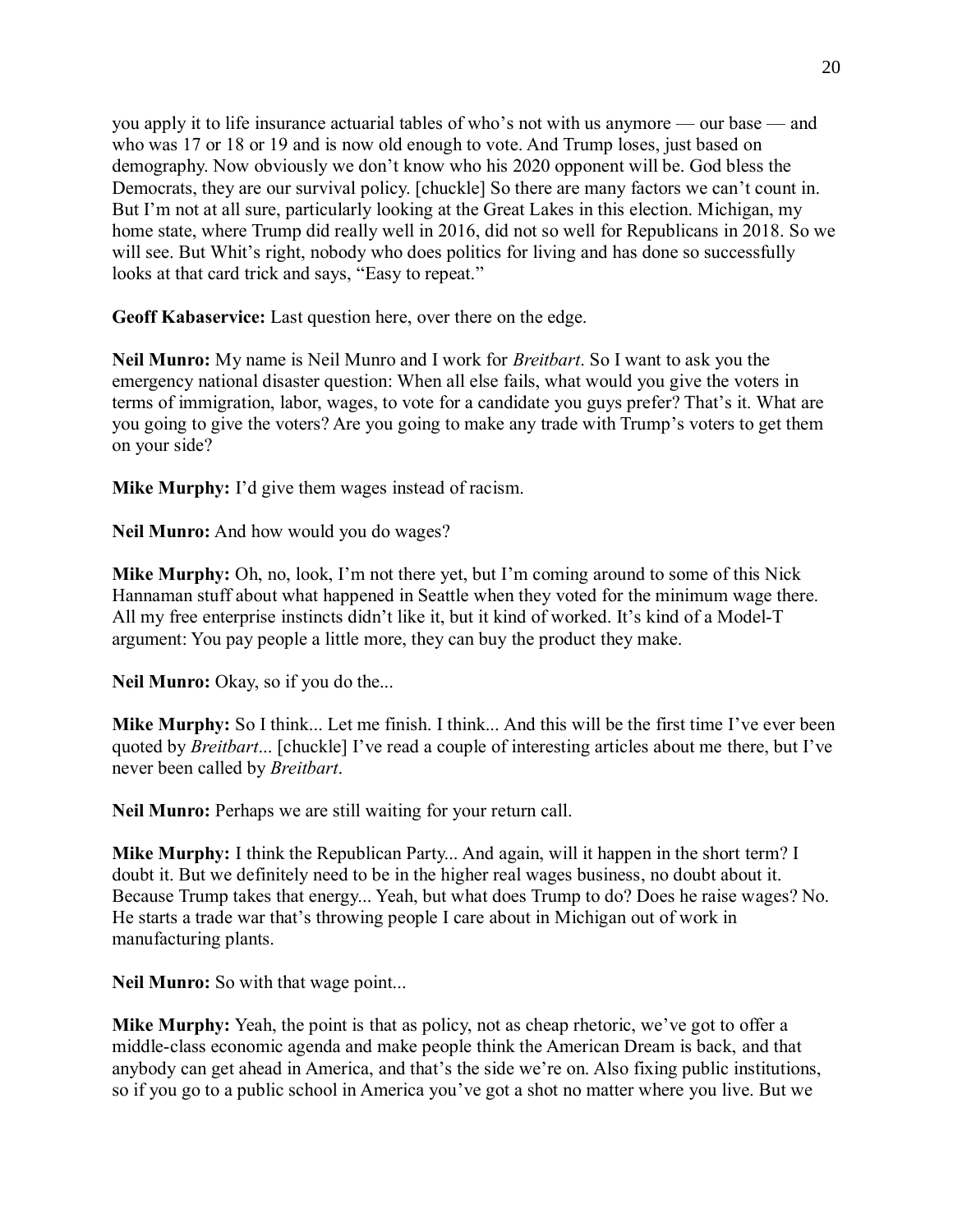tried that agenda with a guy named Jeb Bush and a guy named Marco Rubio, and the primary voters didn't want it. But we're going to try again and again and again, because we're right.

**Neil Munro:** Higher wages, fair enough.

# **Mike Murphy:** Yep.

**Neil Munro:** On the higher wages, our readers, many Americans, do not believe you can raise higher wages by bringing in an unlimited number of migrants to pursue jobs because, hey, we trust in the one thing that's always true, supply and demand. So how are you going to raise wages unless you give in on cheap labor migration?

**Mike Murphy:** Well, look, we can get into an economic debate, but we don't have a lot of time. I'm due at the White House for my job interview in five minutes... [laughter]

**Neil Munro:** This will be very useful.

**Mike Murphy:** It's not a simple supply-and-demand thing, because the labor market is stratified by skills. And a flood of unskilled labor is not the biggest wage problem. The biggest wage problem we have for semi-skilled labor is productivity increases: robotics, computers, all the things we've done that have been good, but we have not figured out how to retrain people to keep having an economic value later in life.

**Neil Munro:** A coherent answer, but perhaps other people would disagree. Mr. Ayres, would you go so far as to say raising wages in the marketplace?

**Whit Ayres:** I think I agree with Mike that the major threat to people who do not have college degrees comes from automation and robotics and a global economy, rather than the lower-wage workers working in the fields and working in the chicken plants. I just don't believe that. I agree completely with Mike, we've got to solve this middle class wage problem, and that is a very, very challenging problem in a global economy.

**Geoff Kabaservice:** I have sworn up and down to Mike that I would actually get a hard stop at close to this time…

**Neil Munro:** But no, now you're being sexist, because Juleanna was about to...

**Juleanna Glover:** I have to answer this.

**Mike Murphy:** Yeah, no, come on, *Breitbart* wants to get the details right.

**Juleanna Glover:** So I have the supposition that if there is a third-party, unity bipartisan president, that that president would govern based on what Congress they were given. Right now we live in an environment of entrenched, illogical partisanship where we only pass legislation when a majority of a majority of either party supports it. What if we had an environment where you could actually pass legislation on pure majorities or 60 percent of the Senate? And what if